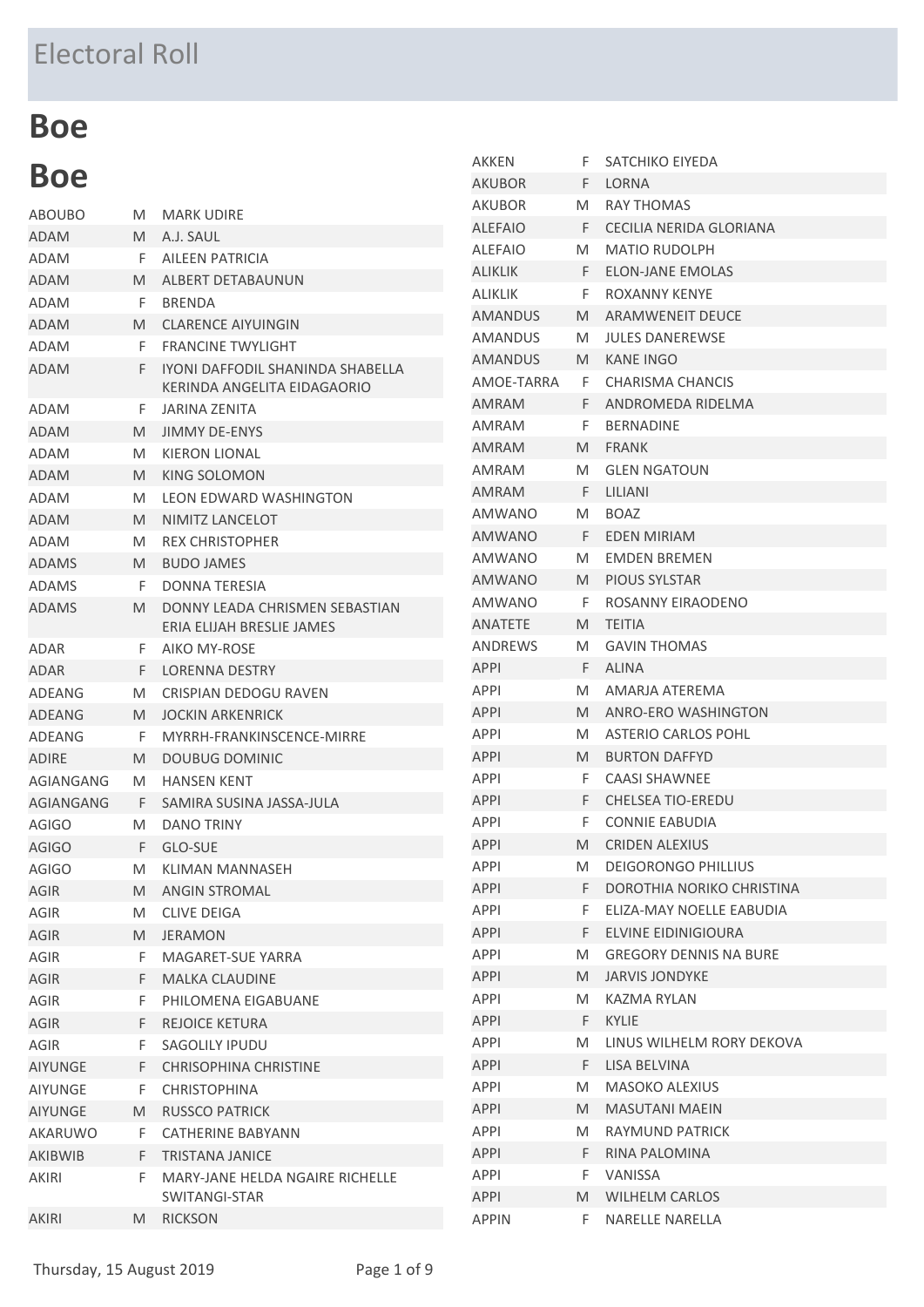| AREMWA          |    | M ABRAHAM KAUTUNTEARA                                       | <b>BENJAMIN</b>  | M  | <b>KAZNA TRE BRADLEY</b>                   |
|-----------------|----|-------------------------------------------------------------|------------------|----|--------------------------------------------|
| AREMWA          | F. | <b>ALITA</b><br><b>LAURA BELLE</b><br><b>BENJAMIN</b><br>F. |                  |    |                                            |
| AREMWA          |    | M AREMWA JNR.                                               | <b>BENJAMIN</b>  |    | M PRINZ-TERI TORORO                        |
| AREMWA          | F. | ERETA                                                       | <b>BILL</b>      | F  | ANI GAYLE                                  |
| AREMWA          | M. | <b>ISAAC EOBWAOIN</b>                                       | <b>BILL</b>      | M  | <b>CLYSON JAMAE</b>                        |
| AREMWA          | M  | JOHN TIBWARE                                                | <b>BILL</b>      | M  | DEMAUW JUNIOR                              |
| AREMWA          |    | F PANCY MARIANA                                             | <b>BILL</b>      |    | F DESIREE ARISTASIA                        |
| AREMWA          | M  | PAUL JOHN                                                   | <b>BILL</b>      |    | F INEZ INEDET                              |
| AREMWA          | M. | PAULARD RICHARD JNR. BABERA                                 | <b>BILL</b>      | M  | JONCOLE                                    |
| AREMWA          | F. | <b>PAULINE BELVINA</b>                                      | <b>BILL</b>      | F. | KARINA                                     |
| AREMWA          | M. | <b>RICHARD BAREN</b>                                        | <b>BILL</b>      | M. | <b>MERCURY OSWALD SHAKA</b>                |
| AREMWA          | F. | RINA TIITE BARESS                                           | <b>BILL</b>      |    | F NADINE EIMATSIOUDA                       |
| AREMWA          | M. | SAMUEL                                                      | <b>BILL</b>      |    | M SHAC WATON BUGIA FRAN, RIGI              |
| AREMWA          | F. | SAREIMA                                                     | BILLEAM          |    | M BILL SAMUEL                              |
| AREMWA          |    | <b>F</b> SHARON MONIQUE                                     | <b>BILLEAM</b>   |    | F TRINA-BELL EIMOMA                        |
| AREMWA          | F. | TEMINIKAU                                                   | <b>BOLETAWA</b>  | F. | <b>CLARENIA IRIS</b>                       |
| AREMWA          | M. | <b>TEMWAIA TAUMAON</b>                                      | <b>BOP</b>       |    | M CLIVAZ                                   |
| AROI            |    | F CONSTEVA                                                  | <b>BOP</b>       |    | F FLORINE SHARON MENKA                     |
| <b>AROI</b>     |    | F KIM KAYLENE                                               | <b>BOTELANGA</b> |    | F JOYLYN DELIAH                            |
| <b>AROI</b>     | M  | <b>MALCOM MATHEW</b>                                        | <b>BOTELANGA</b> | M  | SIMRON JESSE                               |
| <b>AROI</b>     | F. | <b>MARLAINA KARNI</b>                                       | <b>CAIN</b>      | F. | ABBA ANJA                                  |
| AROI            | M  | MICHAEL MATHIAS                                             | <b>CAIN</b>      | F. | JULINDER LI-ELLA                           |
| ATAUEA          |    | F TETINO                                                    | <b>CAIN</b>      |    | F KERRY KATHLEEN                           |
| ATSIME          | F. | <b>HEATHER DAWN</b>                                         | <b>CAIN</b>      | F. | KESA-KEMUNI IKIRIRA                        |
| ATSIME          |    | M MEAUWO PETER                                              | <b>CAIN</b>      |    | F KIARA KRYSTLE KYLIE                      |
| <b>AUWOBO</b>   | F. | FAAFOI                                                      | <b>CAIN</b>      | M  | LAWRENCE GHENGIS ROSSON                    |
| <b>AUWOBO</b>   |    | M JUSTIN TERENCE                                            | <b>CAIN</b>      | F. | LILY                                       |
| BAM             | F. | ANNA EIRIBOUWA                                              | <b>CAIN</b>      | M  | <b>SCOTT DARCY-ALLAN</b>                   |
| <b>BATSIUA</b>  |    | F ANNO LYDIA                                                | <b>CAIN</b>      |    | F SHORONA HAYLEY                           |
| <b>BATSIUA</b>  | F. | <b>BENINA SARAH</b>                                         | <b>CAIN</b>      | F. | <b>ZENA ESETA</b>                          |
| <b>BATSIUA</b>  |    | F CHELSIA DAYLYN                                            | CALEB            | M  | <b>DARIUS SHEAL</b>                        |
| <b>BATSIUA</b>  |    | M C-JOHN CHRILINGTON                                        | CALEB            |    | DARKO MYSON                                |
| <b>BATSIUA</b>  |    | F DALINA MAMROSIE                                           | <b>CALEB</b>     |    | F GRACE                                    |
| <b>BATSIUA</b>  |    | F EDES                                                      | CALEB            | F. | <b>TRINI JOSIE</b>                         |
| <b>BATSIUA</b>  | F. | <b>EMO EIDEGEUEA</b>                                        | CAPELLE          | M  | <b>BROWN ETA</b>                           |
| <b>BATSIUA</b>  | F. | <b>FIONA</b>                                                | CAPELLE          | F. | DASLA SHANDI BRANDY                        |
| <b>BATSIUA</b>  | M. | <b>JACOB BUCKENARRA</b>                                     | CAPELLE          | F. | DELVYNA CLEO                               |
| <b>BATSIUA</b>  | M  | MACKRAY                                                     | CAPELLE          | M  | JULIAN                                     |
| <b>BATSIUA</b>  | M  | <b>MALLINSON MOZART</b>                                     | CAPELLE          | M  | <b>JULION JESSE</b>                        |
| <b>BATSIUA</b>  | M  | MATHEW JANSON DETUMARONG                                    | CAPELLE          | M  | RAMBO MORDE                                |
| <b>BATSIUA</b>  | M  | <b>MAVERCK MATTSON</b>                                      | CAPELLE          | M  | RAPHAEL RANDWICK                           |
| <b>BATSIUA</b>  | F. | <b>MYTANI EIDUNDEB</b>                                      | CAPELLE          | M  | REMUS SEMISI                               |
| <b>BATSIUA</b>  | F. | NADIA NIDDRIE                                               | CAPELLE          | M  | ST.SEBASTIAN REYNALD BULA                  |
| <b>BATSIUA</b>  | M  | PETER BUCK JONES                                            | CAPELLE          | M  | TIM BRUNO                                  |
| <b>BATSIUA</b>  | F. | <b>TRICIA EIMWE</b>                                         | <b>CAWLEY</b>    | M  | <b>BRONSON ALEXANDER DEGATEB</b>           |
| <b>BATSIUA</b>  | M  | <b>WALKER LEON</b>                                          | CAWLEY           | M  | <b>CHRISTOPHER JOHN</b>                    |
| <b>BENJAMIN</b> | M. | <b>AD-ASTRA VINCE</b>                                       | CAWLEY           | M  | <b>CONNOR BROUGHAM</b>                     |
| <b>BENJAMIN</b> | M  | DUXE ARMSTRONG                                              | CAWLEY           | M  | DEINE JENESIS AINUNGOM                     |
| <b>BENJAMIN</b> |    | F ELTASHA CATEEN                                            | <b>CAWLEY</b>    |    | F HILMA EIDANAGI                           |
| <b>BENJAMIN</b> | M. | JEHREE JOSEPH                                               | <b>CECIL</b>     | M  | <b>BASTON AVALON GODFREY GILBERT CECIL</b> |
| <b>BENJAMIN</b> | F. | JO-JAENIE JOSANNA KEWUDEME                                  | <b>CECIL</b>     | M  | <b>CYRIL</b>                               |
| BENJAMIN        |    | M JOSEPH V.M.                                               | <b>CECIL</b>     |    | M DALE                                     |
|                 |    |                                                             |                  |    |                                            |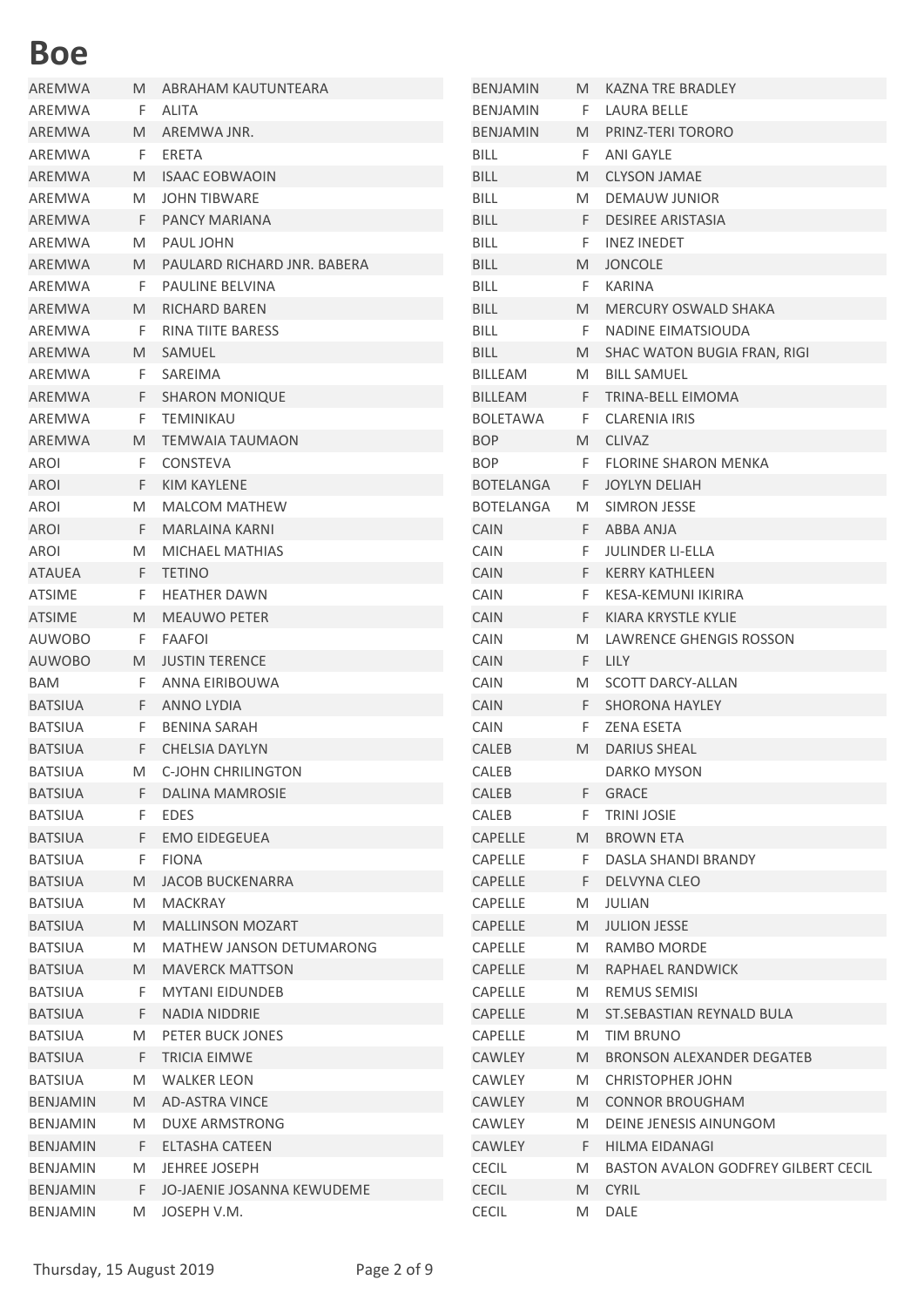| <b>CECIL</b>      | F. | JAPHY ELLIAM                                | <b>DEIYE</b>     | M  | <b>CHARLESTON DEDENU</b>          |
|-------------------|----|---------------------------------------------|------------------|----|-----------------------------------|
| <b>CECIL</b>      | F. | <b>JESARBETH ELSA</b>                       | <b>DEIYE</b>     | M  | KALEKI                            |
| <b>CECIL</b>      | M. | <b>DEIYE</b><br>F.<br>KAWAII YASMIN<br>KING |                  |    |                                   |
| <b>CECIL</b>      | M  | MARQUEZ LORGIO DEDENGARI STEVAN             | DEKARUBE         |    | F EQUAMEN JASMIN                  |
|                   |    | <b>BEGIN BUGIA</b>                          | DEKARUBE         | F. | KAELYN THERESA JOSIE-ANN          |
| <b>CECIL</b>      | M. | <b>WHITBOURNE ALBERT</b>                    | DEKARUBE         | M  | <b>ROSS RAJEN</b>                 |
| <b>CHONG GUM</b>  | F. | CATHARINA NAONAO PRINCESS                   | DEMAUNA          | M  | <b>JETHRON JEREMIAH</b>           |
| CLODUMAR          | M  | <b>KEVIN STACZEK</b>                        | DEMAUNA          | F. | TERRI-GENE KAY-LENZ VELISHA       |
| <b>CLODUMAR</b>   | M  | KINZA GODFREY                               | DEMAUNGA         | F. | ILSA-HONORA ESHNUNNA              |
| <b>CLODUMAR</b>   | F. | <b>MIROSLAWA</b>                            | DEMAUNGA         | M  | <b>JAMES BOND MARK</b>            |
| <b>CLODUMAR</b>   | F. | ZOSHKA DAWN                                 | <b>DEMAUNGA</b>  | F. | NAJIMOR KIRIRA                    |
| <b>COOK</b>       |    | F EIDAMAGEI CARLI-JADE                      | DEMAUNGA         | F. | SEMAJ NIULA                       |
| <b>DABWIDO</b>    |    | F LADY-IMA PENIEL                           | <b>DEMURO</b>    | F. | DIANNA RAHEL                      |
| <b>DAGEAGO</b>    |    | F SALOMELLA EIMEDIAY EMMANUEL               | DENITAGE         | F. | CATHLEHRA ALISON SRIALA           |
| DAGIARO           | M  | ANEIY GILBERT-JAMES                         | <b>DEPAUNE</b>   | M  | ANDERSON CHARMI AMBROSE           |
| <b>DAGIARO</b>    | M  | <b>CHARLES ANANO</b>                        | <b>DEPAUNE</b>   | M  | <b>INZA CHRISTAK</b>              |
| <b>DAGIARO</b>    | M  | <b>DAVID SAMUEL</b>                         | <b>DEPAUNE</b>   | F. | KATHLEEN                          |
| <b>DAGIARO</b>    | F. | DIVA BARICKA                                | <b>DEPAUNE</b>   |    | F PRISCA APOLLONIA                |
| <b>DAGIARO</b>    | F. | EITA-LEWA DANIELLE PHOEBE                   | <b>DEPOUDU</b>   | F. | MAGGIE-MAE MABEL                  |
| <b>DAGIARO</b>    | M  | <b>LISTON TEEHANKEE</b>                     | <b>DEPOUDU</b>   | F. | SARAI                             |
| <b>DAGIARO</b>    | M  | MIKE NILSTEVE                               | DERIABAGA        | M  | <b>GODWIN NEIL JEFFREY</b>        |
| <b>DAGIARO</b>    | F. | PRYANKA                                     | DERIABAGA        | F. | RUBY SELAN                        |
| <b>DAGIARO</b>    | F. | <b>RUTH SUNEMA</b>                          | <b>DEROBURT</b>  | F. | <b>IRUWA VICTORIA</b>             |
| <b>DAGIARO</b>    |    | M VAN-DYKE FRANCISCO                        | DETABENE         | F. | <b>ITUMAE RAWNETTE</b>            |
| <b>DAGIARO</b>    | F. | <b>VIOLET</b>                               | DETABENE         | F. | SESE LITHERA                      |
| DAOE              | F. | MARGARET                                    | <b>DETABOUW</b>  | M  | <b>ABERE VINCENT</b>              |
| DAOE              | M  | RICKTANSON-TSIMAOUW ITANOA                  | <b>DETABOUW</b>  | F. | <b>HIROMI TARANIJ</b>             |
| DAOE              | M  | <b>ROBIN GAOUWA</b>                         | <b>DETABOUW</b>  | F. | LINE NAOMI                        |
| <b>DEBAO</b>      | M  | ANOU TIMOTHY                                | <b>DETABOUW</b>  | F. | LUCETTE SUMMER                    |
| <b>DEBAO</b>      | F. | <b>BES JANICE</b>                           | <b>DETABOUW</b>  | M  | <b>WANG SAMSON</b>                |
| <b>DEBAO</b>      | F. | <b>TINA MORASESSE</b>                       | DETAGEOUW/       | F. | ANJA VILMA ANGEL                  |
| <b>DEDIYA</b>     | F. | ROSALIE                                     |                  |    | DETAGEOUW/ M BONGIZZ TETA NORDOFF |
| <b>DEDUNA</b>     |    | M IRVINE-MARKUS MO-DOB                      |                  |    | DETAGEOUW/ M BUCKLEY AIYUN        |
| DEGIA             |    | F JOYJOY-MARY ROSECIARA                     | DETAGEOUW/       | M  | <b>BUDDY DENZEL BIRIBO</b>        |
| DEGIA             |    | F TIARA FLAUMA                              | DETAGEOUW/       | M  | <b>DAVID PIERRE</b>               |
| <b>DEGIA</b>      | F. | <b>ZILLAH AIKO</b>                          | DETAGEOUW/       | M  | DENMARK                           |
| DEIDENANG         | M  | <b>FRANCISCO TANGAUN</b>                    | DETAGEOUW/       | -F | <b>DOGIN PHRYGIA</b>              |
| <b>DEIDENANG</b>  |    | F JORDANIA EKELINA                          | <b>DETAGEOUW</b> |    | M ESSENDON TRISTIAN               |
| DEIDENANG         | F. | MARI-POSA NICOLA                            | DETAGEOUW/       | M  | <b>FREDDY IDUEN</b>               |
| <b>DEIDENANG</b>  | M. | SAMUEL AKARUWO                              | DETAGEOUW/       | F. | <b>GRACE MAGDALENE</b>            |
| <b>DEIDENANG</b>  | M  | <b>TERRY ECCLES</b>                         | DETAGEOUW/       | F. | JOSEPHINE AFE-TEINE SIGRISHA      |
| <b>DEIGAERUK</b>  | F. | ODAMAE ANOUSHKA                             | DETAGEOUW/       | F. | <b>MAVIS EIDINIMEDANG</b>         |
| DEIRERAGEA        | M  | DALE DEIWAG                                 | DETAGEOUW/       | M  | MUHAMMED ALI                      |
| DEIRERAGEA        | M  | DANTE VINCENT JOVAN BAXTER                  | DETAGEOUW/       | M  | NIGEL STRONG                      |
| DEIRERAGEA        | F. | DOROTHY THELARSA                            | DETAGEOUW/       | M  | NIGEL WAYLON                      |
| <b>DEIRERAGEA</b> |    | F ELSEDA DARETTE                            | DETAGEOUW/       | F  | SANDRA DOLLY EIRADONGIO           |
| DEIRERAGEA        | F. | HALANGA                                     | DETAGEOUW/       | M  | TRISTWICK BROWNANG                |
| DEIRERAGEA        | F. | HENRIETTA                                   | DETAGEOUW/       | F. | VINA ROSA                         |
| DEIRERAGEA        | M  | <b>ISAAC DNIEAM</b>                         | DETAGEOUW/       | M  | <b>WARSENROY RITENE</b>           |
| DEIRERAGEA        | M  | <b>MONDALE EIYIN</b>                        | <b>DETENAMO</b>  | F. | ANJELA CHAUNETTE ANJELITA         |
| DEIRERAGEA        | F. | SYLVANNA JANIE                              | DETENAMO         | M  | DEMPSEY                           |
| <b>DEIYE</b>      | M. | AUGUST DETONGA                              | <b>DETENAMO</b>  |    | F FAAPUSI LILIAN                  |
|                   |    |                                             |                  |    |                                   |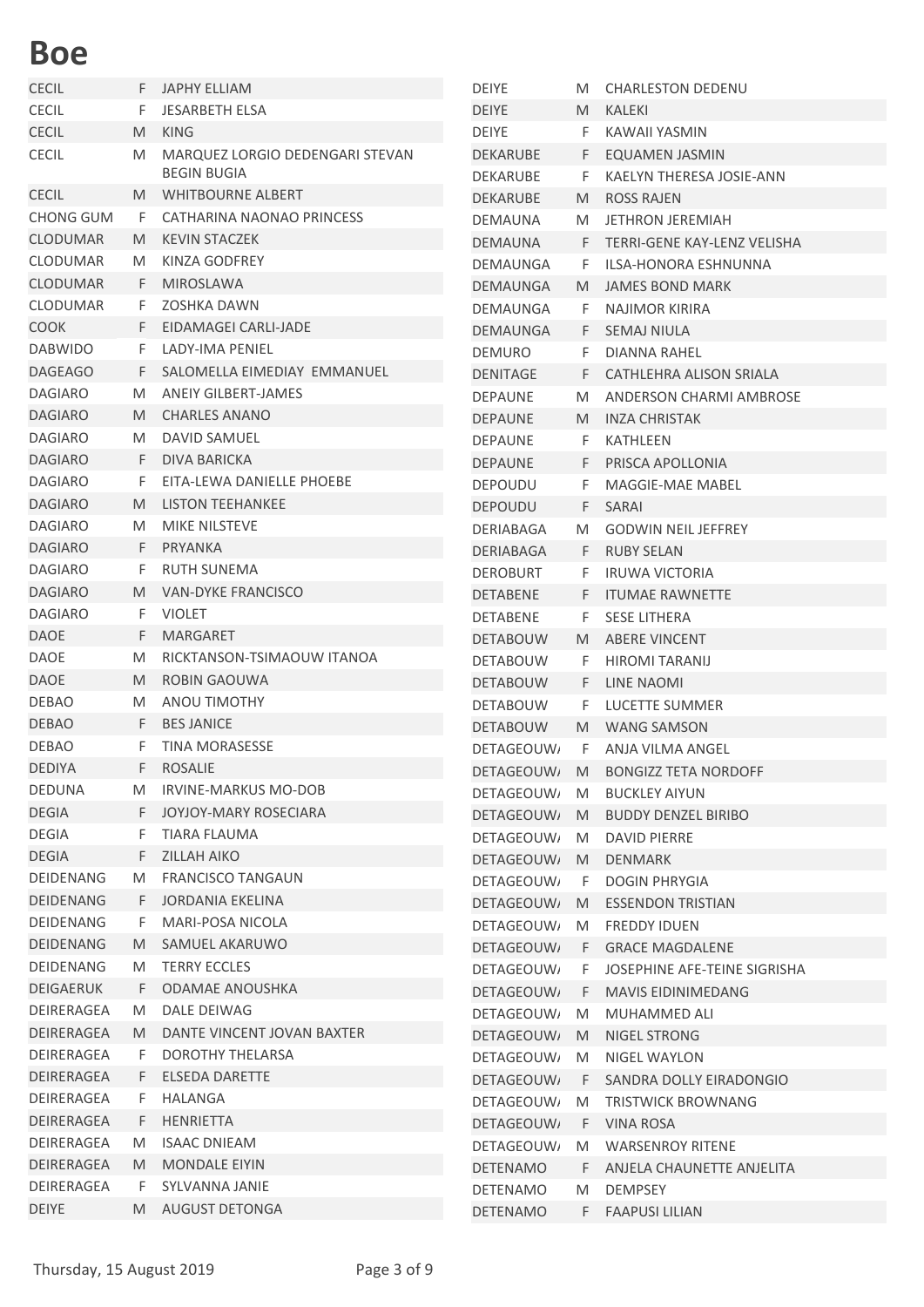| DETENAMO              |         | F FARIDA MOWENN                                 | <b>EOBOB</b>                 | F. | <b>GUIZA SIRENA BONI</b>        |
|-----------------------|---------|-------------------------------------------------|------------------------------|----|---------------------------------|
| <b>DETENAMO</b>       |         | F LOVELITE HANNAN KRISSA                        | EOBOB                        | F. | LIEBE EIRIMWANMWAN              |
| DETENAMO              | F.,     | LYNAL MERCEDEZ PATANE                           | <b>EOBOB</b><br>ROTUNDO<br>M |    |                                 |
| <b>DETENAMO</b>       | M.      | MARTIN-CROWE KIORA NGATAR                       | EONGEN                       | F. | <b>JANESE EIDEATI</b>           |
| <b>DETENAMO</b>       | F.      | <b>MASSIE NANNALLA</b>                          | EPHRAIM                      | M  | ABEL                            |
| <b>DETENAMO</b>       | F.      | <b>MERCY</b>                                    | EPHRAIM                      | M  | ANTON ADENO                     |
| <b>DETENAMO</b>       | F.      | <b>MYEVER GAYE</b>                              | EPHRAIM                      | M  | <b>ARTHUR ED</b>                |
| <b>DETENAMO</b>       | M.      | <b>PANGO DERAL</b>                              | EPHRAIM                      |    | M DELVIN                        |
| <b>DETENAMO</b>       | F.      | <b>PAULINE YVETTE</b>                           | <b>EPHRAIM</b>               |    | F EIBAE IVY                     |
| <b>DETENAMO</b>       | M.      | PRO-DAVID TEPUNANG THOMPSON PETER               | EPHRAIM                      | F. | EIYAMO MARIGOLD                 |
| DETENAMO              | M.      | QUAN-DEDONGO ISETAN                             | EPHRAIM                      |    | F EZOYA JULIANA EDLISHA BLAISHA |
| <b>DETENAMO</b>       | M.      | S.J. RIGA FRANK                                 | EPHRAIM                      |    | F MARY LOU ROSE                 |
| <b>DETENAMO</b>       | M       | <b>SHANE SAMUEL</b>                             | EPHRAIM                      |    | F NISHA EAMERI                  |
| <b>DETENAMO</b>       | M       | <b>WALTER ELAIN EREDU</b>                       | EPHRAIM                      | F. | TILDI DOBBIENA ELIZAWITA        |
| <b>DETENAMO</b>       | M       | ZAACHARIAS DABONDERAN                           | EPHRAIM                      | M  | TILFAS PAUL ED                  |
| <b>DETOGIA</b>        | M.      | DUNSTAN CARPUS                                  | EPHRAIM                      | M  | TILSON PAUL-ED-RIO              |
| <b>DETOGIA</b>        | M       | DUNSTIN JABEZ BRAD                              | FAATIGA                      | M  | <b>MARSH MAUOW</b>              |
| <b>DETOGIA</b>        | F.      | LUCINDA BANIE                                   | <b>FISCHER</b>               | F. | DANIELLA                        |
| <b>DETOGIA</b>        | F.      | PHILOMENA EIDOBWENOUDA                          | <b>FISCHER</b>               | M  | KARL                            |
| <b>DETOGIA</b>        |         | F TARA ANTHEA                                   | <b>FOWLER</b>                |    | <b>F</b> RENA CHRISTINE         |
| <b>DIAU</b>           | F.      | <b>MEBON</b>                                    | <b>FRITZ</b>                 |    | F GLORIANA                      |
| <b>DIAU</b>           |         | F TUE                                           | GADABU                       | F. | <b>CHARLENE ANDREA</b>          |
| <b>DICK</b>           |         | F LAVENDER EINUGATEAB                           | GADABU                       |    | F EVA                           |
| <b>DIEMA</b>          |         | F SUNSHINE JANICE ITEMA BARBIE                  | <b>GADABU</b>                |    | F ISAVINA CHARLENE              |
| <b>DOGUAPE</b>        | F.      | EDIKO-ROSE                                      | GADARAOA                     | M  | OR-RON AXEL JOHN                |
| <b>DONGOBIR</b>       | F.      | AUGUSTINA ALOE-VERA                             | GADEANANG                    | F. | PRISCILLA NAUALOFA              |
| <b>DONGOBIR</b>       | F.      | SHUE                                            | GADEOUWA                     | M  | DANIEL AKILDA JAMIEN FRAKO      |
| <b>DOWABOBO</b>       |         | F CHAVANA CHRISLENE                             | <b>GAROA</b>                 | F. | <b>DELSIANA ANGIE</b>           |
| <b>DOWABOBO</b>       | F.      | <b>GLORY JOY</b>                                | GAROA                        | F. | KELERA                          |
| <b>DOWIYOGO</b>       | F.      | <b>CONSTANCE LEXIA</b>                          | <b>GAUBIDI</b>               |    | F TERESIA                       |
| <b>DOWIYOGO</b>       | M       | DAVID CORY EDAE MANDISON                        | <b>GIOUBA</b>                |    | F JASMINA                       |
| <b>DOWIYOGO</b>       |         | F MARSHA HELGA                                  | GIOUBA                       |    | F TAIRO                         |
| <b>DOWIYOGO</b>       | F.      | <b>MELISSA RITA</b>                             | <b>GOBURE</b>                | F  | <b>SINA KATALINA</b>            |
| <b>DOWIYOGO</b>       | F.      | ZELLA                                           | <b>GRUNDLER</b>              | M  | CALYPSO JOHN JOSHUA             |
| <b>DUBURIYA</b>       | F.      | BARINA CHRISTINA JOVANNA PRISCA                 | <b>GRUNDLER</b>              | M  | <b>CHRISTIAN BARNARD</b>        |
|                       |         | EINOQUADI                                       | <b>GRUNDLER</b>              | M  | <b>CHRISTIAN ROBERT</b>         |
| EDWARD                | F.      | <b>DESMI EMO</b>                                | <b>GRUNDLER</b>              | M  | DANIEL-JUDE JON-JOSUA RONELL    |
| EDWARD                | M       | JACHIN JULUKA JERIA SALLU                       | <b>GRUNDLER</b>              | M  | <b>DRAVIAN</b>                  |
| <b>EDWARD</b>         | M.      | <b>JOVANIC VICKSON</b>                          | <b>GRUNDLER</b>              | M  | <b>DUKE HESTEN</b>              |
| <b>EMIU</b>           | F.      | LINA RUBY-ANNA EFENY DE-MILOSA                  | <b>GRUNDLER</b>              | F. | <b>EVALEEN SHEVAUN</b>          |
|                       |         | ENREDU EMILY DASMYT VIVIEN                      | <b>GRUNDLER</b>              | M  | <b>GERMAN BROCKI</b>            |
| <b>EMIU</b>           |         | BERNADETTE<br>F YVONNE                          | <b>GRUNDLER</b>              | F. | <b>IYVANA REGINA</b>            |
| ENGABATE              |         | LUCY DETRINA LYN EIRAPISORA GEORINA             | <b>GRUNDLER</b>              | F. | <b>JUNE LIE</b>                 |
|                       | F.      | PERLEN IOW                                      | <b>GRUNDLER</b>              | F  | KIWI JUNETTE                    |
| ENGABATE              | M       | CHANIKA-JANE LA-BIONDA                          | <b>GRUNDLER</b>              | M  | LLOYD TULLOCH                   |
| ENGAR<br><b>ENGAR</b> | F.      | CHRISTOPHER DEBIDEDO                            | <b>GRUNDLER</b>              | F. | <b>MACY KALIAANI</b>            |
|                       | M       | ELSA ELNORA                                     | <b>GRUNDLER</b>              | F  | MARASELLA                       |
| ENGAR                 | F.      |                                                 | <b>GRUNDLER</b>              | F  | MOIYA ELIZABETH                 |
| ENGAR<br>ENGAR        | M<br>M  | <b>ELTON-JOHN LEVON</b><br><b>ITADEM HAROLD</b> | <b>GRUNDLER</b>              | F  | PATRICIA TOKANIKAI              |
|                       |         | XEENA ZYISHA MIRISA                             | <b>GRUNDLER</b>              | M  | <b>ROBERT CLAYTON</b>           |
| ENGAR<br>EOBOB        | F.<br>M | <b>AAREN ANGEL</b>                              | <b>GRUNDLER</b>              | M  | <b>ROCKY ROBROY</b>             |
| <b>EOBOB</b>          | M       | <b>AUSTIN IBIDIAREN</b>                         | <b>GRUNDLER</b>              | M  | SAMUEL                          |
|                       |         |                                                 |                              |    |                                 |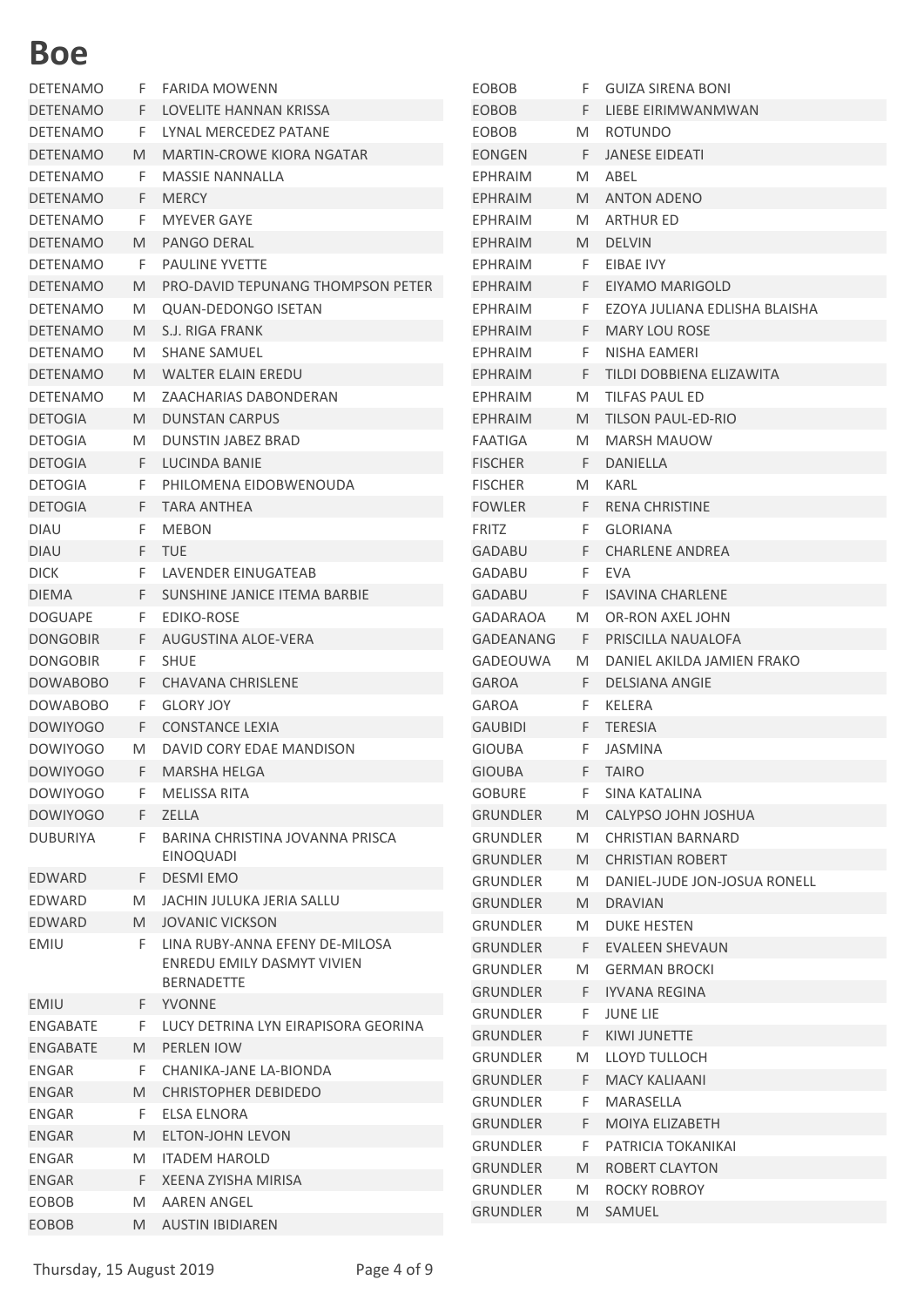| <b>GRUNDLER</b> | M  | <b>SAUNDERS IOTEBA</b>            | <b>HARTMAN</b>    | M  | <b>SINIA EGISI</b>         |
|-----------------|----|-----------------------------------|-------------------|----|----------------------------|
| <b>GRUNDLER</b> | F. | SHY-INDA TIRETA                   | <b>HEDMON</b>     |    | F JUNENET MANNA            |
| GRUNDLER        | M  | STALLION JACK DANIEL ROBSON       | HEINE             |    | F EILEEN                   |
| <b>GRUNDLER</b> | F. | <b>SYLVIE</b>                     | <b>HEINE</b>      |    | F JOY EDITH                |
| <b>GRUNDLER</b> | M  | WALTER LO-TSALTA MALACHI          | HELLESSEY         |    | F LIMA                     |
| <b>HALSTEAD</b> | M. | <b>BRAHMS DABWAB</b>              | <b>HENTY</b>      |    | F GLORY JANE-LOUISE        |
| <b>HALSTEAD</b> | F. | EIMAREN JUDITH                    | <b>HERMAN</b>     | M  | ALLEGENNY                  |
| <b>HARRIS</b>   | M  | <b>ALBERT JULIAN</b>              | <b>HERMAN</b>     |    | F AUTASIA                  |
| <b>HARRIS</b>   | M  | ANSON DAISAN                      | HERMAN            |    | F FAVAEFOU                 |
| <b>HARRIS</b>   | M  | AQUA ZIMMER                       | <b>HILLS</b>      |    | F ANGELICA LYNN            |
| <b>HARRIS</b>   | M  | <b>CARL LUKECH</b>                | <b>HILLS</b>      | M  | <b>BASTIONE ARNOLD</b>     |
| <b>HARRIS</b>   | M  | <b>DILLON PAUL-ANDRIAN</b>        | <b>HILLS</b>      | F. | <b>LINA</b>                |
| <b>HARRIS</b>   | F. | ELUCA EIDINIMOUN                  | <b>HILO</b>       | M  | AHIMAAZ HULKSTER           |
| <b>HARRIS</b>   | F. | ESMERALDA                         | <b>HILO</b>       | M  | <b>BOITI CHARLIE BOITI</b> |
| <b>HARRIS</b>   | F. | FABIANA EMMA                      | <b>HILO</b>       | M  | <b>BRUCE TOOMA</b>         |
| <b>HARRIS</b>   | F. | FIONA JOHANNA                     | <b>HILO</b>       |    | F FERILA                   |
| <b>HARRIS</b>   | M  | <b>FRANZE ANDY BILL</b>           | <b>HILO</b>       |    | F LISANNA EVLA             |
| <b>HARRIS</b>   | M  | <b>FREDERICK DETOMONENE</b>       | <b>HILO</b>       |    | <b>F</b> OLIVE MONICA      |
| <b>HARRIS</b>   | M  | <b>GEOFFREY ARNOLD</b>            | <b>HILO</b>       | M. | <b>UBANABA ATERUTE</b>     |
| <b>HARRIS</b>   | F. | <b>GRONICIA EOWEN</b>             | <b>HIRAM</b>      |    | F AILEEN                   |
| <b>HARRIS</b>   | M  | <b>HARRISON IDEO</b>              | HIRAM             | F. | <b>BLUENZA CARRIEANNE</b>  |
| <b>HARRIS</b>   | M  | <b>HECTOR RAYMOND</b>             | <b>HIRAM</b>      | F. | <b>CARRIE ANNE</b>         |
| <b>HARRIS</b>   | M  | <b>JACOB JERAMON</b>              | <b>HIRAM</b>      | F. | LISA EIDARO                |
| <b>HARRIS</b>   | M  | <b>JIMA JEOFFRY</b>               | <b>HIRAM</b>      | M  | <b>MAJOR DEMEDAROA</b>     |
| <b>HARRIS</b>   | M  | JON-BRAYMAN ENOCH JULIO-EGLESIAS  | <b>HIRAM</b>      |    | F PATIENCE SELYN           |
| <b>HARRIS</b>   | F. | <b>JOSY ERODE</b>                 | HIRAM             | M  | <b>RALPH WAYNE</b>         |
| <b>HARRIS</b>   | M  | KAHIKO RAYMOND                    | HIRAM             | M  | SERGEANT TRIOUW TENANKA    |
| <b>HARRIS</b>   | F. | <b>KERITA VITTI-ANNE</b>          | <b>HUBERT</b>     |    | M ABNA                     |
| <b>HARRIS</b>   | M  | <b>KOZAY RACUS</b>                | <b>HUBERT</b>     |    | F ALANIS PHABEN            |
| <b>HARRIS</b>   | M  | LANCE LA-VANCAR                   | <b>HUBERT</b>     |    | F ELSANA SOLANGE           |
| <b>HARRIS</b>   | M  | LA-VANCE LUCKY                    | <b>HUBERT</b>     | F. | ELVIRA LISANA              |
| <b>HARRIS</b>   | M  | LENOX JORDAN                      | <b>HUBERT</b>     |    | F GARDENIA EIDANDEB        |
| <b>HARRIS</b>   | M  | MARK JOSHUA                       | HUBERT            | M  | JASON JOSEPH               |
| <b>HARRIS</b>   | M  | <b>MARK TERENCE</b>               | <b>HUBERT</b>     | M  | SACSON-ALCEN AGGIE-MAE     |
| <b>HARRIS</b>   | F  | <b>MARY-JANE VILMA</b>            | <b>HUBERT</b>     | F  | <b>SANDY GLORIA</b>        |
| <b>HARRIS</b>   | F. | MEEROTIA                          | <b>HUBERT</b>     | M  | SCOTT                      |
| <b>HARRIS</b>   | F. | <b>MORIAH SUSILIA</b>             | HUI               |    | <b>CHUN PO</b>             |
| <b>HARRIS</b>   | M  | MUTOMBO OLYMPIA                   | <b>HUNT</b>       | M  | <b>MARTIN HANSIL-SAI</b>   |
| <b>HARRIS</b>   | F. | NAREOW                            | <b>HUNT</b>       | M  | <b>TEHERAN SHAUN</b>       |
| <b>HARRIS</b>   | F. | <b>ONEL EIGABWAOERE</b>           | <b>HUNT</b>       |    | F THECLA EBENOG            |
| <b>HARRIS</b>   | F. | OSANNA JANEALY NATALIA            | <b>IDARABWABW</b> | M  | DEDAN                      |
| <b>HARRIS</b>   |    | <b>RANTAG DENTON</b>              | IKA               | M  | KINGSTONE IGNATIUS         |
|                 | M  | REVALANCE LAUANZ PEREZ BWAGANAGO  | IKA               |    | PAULINE MARY               |
| <b>HARRIS</b>   | M  |                                   |                   | F. |                            |
| <b>HARRIS</b>   | M  | <b>ROY DENTON</b>                 | <b>IKA</b>        | F. | ROSENE                     |
| <b>HARRIS</b>   | M  | <b>ROY JAMES</b>                  | IKA               | F  | SHANIA SUBHASHINI          |
| <b>HARRIS</b>   | M  | <b>SCOTT JOHN</b>                 | IKA               | F. | <b>TATIANA MARANSA</b>     |
| <b>HARRIS</b>   | F  | SHIELD ELSEBA                     | IKA               | F  | <b>UISHA GABRIELLE</b>     |
| <b>HARRIS</b>   | F. | TALITHA-KUMI JANET KALANI         | <b>ILLIG</b>      | M  | <b>JARROD AARON</b>        |
| <b>HARRIS</b>   | M  | TIM OMADUTED DEAN DOMANINEB       | ILLIG             | F  | <b>SEPE DIAHANN</b>        |
| <b>HARRIS</b>   | M  | TROY AARON ANDRE                  | <b>ILLIG</b>      | M  | ZACHERY NICHOLAS IJEMARAN  |
| <b>HARRIS</b>   | F  | UNIQUE ELVIRA                     | <b>ITAIA</b>      | F. | ELISHA-KISHA SIRRAH        |
| <b>HARRIS</b>   | M. | <b>WARWICK ERASMUS DOMONUBUNG</b> | <b>ITSIMAERA</b>  |    | F ANGELINA ESTHER ELVIRA   |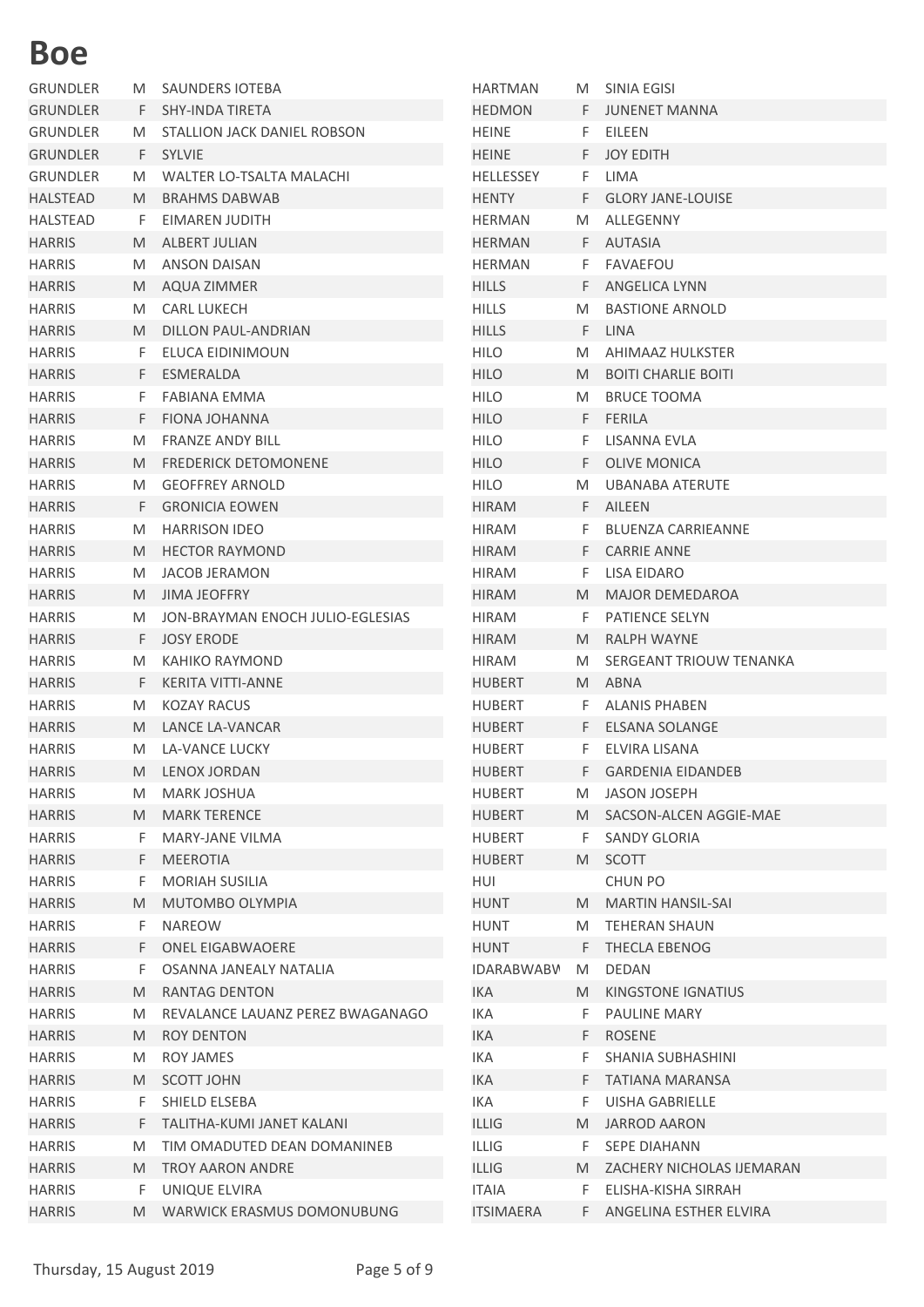| <b>ITSIMAERA</b> | F. | <b>BRANICIA KALYN KRYSTABELLE</b> | <b>KARL</b>      | F. | LEA EIYAWET                        |  |  |
|------------------|----|-----------------------------------|------------------|----|------------------------------------|--|--|
| <b>ITSIMAERA</b> | M  | <b>BRANSON BRENT</b>              | <b>KARL</b>      | M  | ROLFE-JEZERLENKO LEON-BASHER       |  |  |
| <b>ITSIMAERA</b> | M  | <b>JANSON WILL</b>                | <b>KARL</b>      |    | F VERONICA-MARIE MARIA             |  |  |
| <b>ITSIMAERA</b> | F. | LI-JUNE HADESSA                   | <b>KARL</b>      |    | F VIOLET JUN'E-NEI                 |  |  |
| <b>ITSIMAERA</b> | F. | RAEMYNA MARILUZ                   | KATANGAUA        | M  | <b>BAITEKE</b>                     |  |  |
| <b>ITSIMAERA</b> | M  | <b>RAIMIN TIONE</b>               | <b>KEITSITO</b>  |    | M ATENREBU                         |  |  |
| <b>ITSIMAERA</b> | M  | RAYONG                            | <b>KEPHAS</b>    |    | F ANNIE VERONICA                   |  |  |
| <b>JACOB</b>     |    | F FARINA EIWOGONIT                | <b>KEPHAS</b>    | M  | JASON JAY JAY                      |  |  |
| <b>JAMIESON</b>  | F. | JACKIE JANE                       | <b>KEPHAS</b>    | M  | JUSTIN JOHN JARDSON                |  |  |
| <b>JAMIESON</b>  |    | <b>F</b> JASMINE ANNE EIDEROK     | <b>KEPHAS</b>    | M  | <b>JUSTUS PETER-JAMES</b>          |  |  |
| JEREMIAH         | F. | ELNITA VIAS                       | <b>KEPHAS</b>    |    | F VIRA ADELLE                      |  |  |
| JEREMIAH         |    | <b>F</b> PELEN EBWIY              | KETNER           | F. | ANTIERA                            |  |  |
| <b>JESSE</b>     | F. | CATHLINA TEMANTAAKE               | <b>KETNER</b>    |    | M EINIASI ANDREW ETENADAGE         |  |  |
| <b>JOCKANE</b>   | M. | JODWIN DACREDY DODIE FARANTINO    | <b>KETNER</b>    | F. | FEROSILYN ETAAKE                   |  |  |
|                  |    | FRANC-MORGAN JOSEPH-MATHEW        | <b>KETNER</b>    | M  | JESLINCGO EDWARD BOBOUW            |  |  |
| JONE             | F. | <b>BLUE-ROSE FLORENCE</b>         | <b>KOAU</b>      | M  | <b>ISRAEL</b>                      |  |  |
| <b>JONE</b>      |    | F DENISE JACOBEAN                 | KOAU             | F. | JOVANKA CHRIS-ANN                  |  |  |
| <b>JORDAN</b>    |    | F LUBEMMA EMILY                   | <b>KOROA</b>     |    | M AARON GODFREY PAUL DAVID MATHEW  |  |  |
| <b>JORDAN</b>    | M. | <b>MICHAEL PROSPERO</b>           | LAEO             | M  | J-C JAX                            |  |  |
| <b>JORDAN</b>    | M  | REIKO MITCHELL MIKE               | LAEO             | M  | JERICHO ROBERT STEVEN ARIEDADA     |  |  |
| <b>JORDAN</b>    |    | F ROSINA CLAUDINE                 | LAEO             | F. | MICHELLIANNA LORIANNA              |  |  |
| KAAKURE          | F. | TEBITAKENA                        | LAEO             | M  | ROAJAE MATHEW                      |  |  |
| <b>KABOKIA</b>   | M  | <b>BREDOSKI DIMAS</b>             | LARITZ           | F. | DELILAH EIDEREIMON                 |  |  |
| KABOKIA          | M  | TEBOUWA NATHANIEL                 | LARITZ           | M  | <b>FREDRICKO BERNOLD</b>           |  |  |
| <b>KABOKIA</b>   |    | M VAN-DAMME AUGUST FAUU-SAI       | LARITZ           | M  | PAUL JULIAN                        |  |  |
| <b>KABOKIA</b>   |    | F VANIKO                          | LARTIZ           | F. | <b>JANELLE MARTHA</b>              |  |  |
| KAIBEAU          |    | F TETINO                          | <b>LETIA</b>     |    | F CECILIA                          |  |  |
| <b>KAIERUA</b>   | F. | CHANTEL ANASTASIA ENAKOIRAK       | LETIA            | F. | <b>NOAMA</b>                       |  |  |
| KAM              |    | F SAMANTHA EIDIRIBEN              | <b>LEUNG</b>     | M. | <b>CHOR FUN</b>                    |  |  |
| KAMERE           | F. | <b>WENDY JOY</b>                  | LEUNG            | F. | LAI QING                           |  |  |
| KAMTAURA         | M  | BHADAD                            | <b>LILEY</b>     |    | F ALVINA                           |  |  |
| <b>KAMTAURA</b>  | M  | <b>BOLA JOEL</b>                  | <b>MARSTIN</b>   |    | M ANTHONY                          |  |  |
| <b>KAMTAURA</b>  | M. | <b>BRONSON BULB</b>               | <b>MARSTIN</b>   | M  | <b>CHRISTOPHER</b>                 |  |  |
| KAMTAURA         | M  | <b>CHUCK JAMEZ</b>                | <b>MARSTIN</b>   | F. | MYRNA                              |  |  |
| <b>KAMTAURA</b>  | M  | <b>DETAGE AUGUST SHAMROCK</b>     | <b>MATATIA</b>   | M  | <b>MALOSI</b>                      |  |  |
| <b>KAMTAURA</b>  | F. | EIBUREIYA BEATRICE EIDOBWABANE    | <b>MATISIMA</b>  | M  | SONSY                              |  |  |
| <b>KAMTAURA</b>  |    | F ELAMITA IRISA                   | MAU              | M  | <b>DETUD</b>                       |  |  |
| KAMTAURA         | F. | <b>FAUSTINA EIBUADUN</b>          | MAU              | F. | JACKISA REBECCA                    |  |  |
| <b>KAMTAURA</b>  | F. | FIAFIAGA                          | MAU              |    | M LOCKETT PLUGGER                  |  |  |
| KAMTAURA         | M  | <b>JAVIN</b>                      | MAU              | F. | <b>LORETTA DONET</b>               |  |  |
| <b>KAMTAURA</b>  | M  | <b>KAMTAURA</b>                   | <b>MCCORMICK</b> | F. | JOSINA MELISA                      |  |  |
| <b>KAMTAURA</b>  | M  | MAX-OEIDETEGO TEKAKI              | <b>MENKE</b>     | F. | CHRISELBA                          |  |  |
| <b>KAMTAURA</b>  | M  | <b>STAN LEE</b>                   | <b>MENKE</b>     | F. | <b>IRENE REGINA</b>                |  |  |
| KAMTAURA         | M  | <b>TEOLIME</b>                    | <b>MENKE</b>     | M  | LUKE TALIS RENEDY PETER BRENDOS KY |  |  |
| <b>KAMTAURA</b>  |    | F VENITY IMELDA DAGEANG           | <b>MENU</b>      | M  | <b>KLEGAR CLENNY WILSON</b>        |  |  |
| KAMTONG          | M  | WONG                              | <b>MENU</b>      | M  | MARK-NILSON-ADAWARERE              |  |  |
| <b>KANIMEA</b>   | M. | ALPHONSO RUBEIDA-SAI              | <b>MENU</b>      | F. | MARY-ANNE ELVINA                   |  |  |
| <b>KANIMEA</b>   | M  | <b>JOESON HEINE</b>               | <b>MOKENI</b>    | F. | ANE-LIUETA EIJORUBE                |  |  |
| <b>KANIMEA</b>   | M  | <b>JOSEPH MARIUS</b>              | <b>MOKENI</b>    | F. | DANA                               |  |  |
| KANIMEA          | F. | LAURIE ONOFIA                     | <b>MOKENI</b>    | M  | <b>MILAN PAUL VALDON</b>           |  |  |
| KARL             | M. | JUVALDO SCHWETZER WILL-DOMINATE   | <b>MOKENI</b>    | M  | MILANDO ANTONIUS BENJAMIN TALAA    |  |  |
| KARL             | F. | KIRSTY AMBER-JADE                 | <b>MOKENI</b>    | M  | MILANO MITARESI                    |  |  |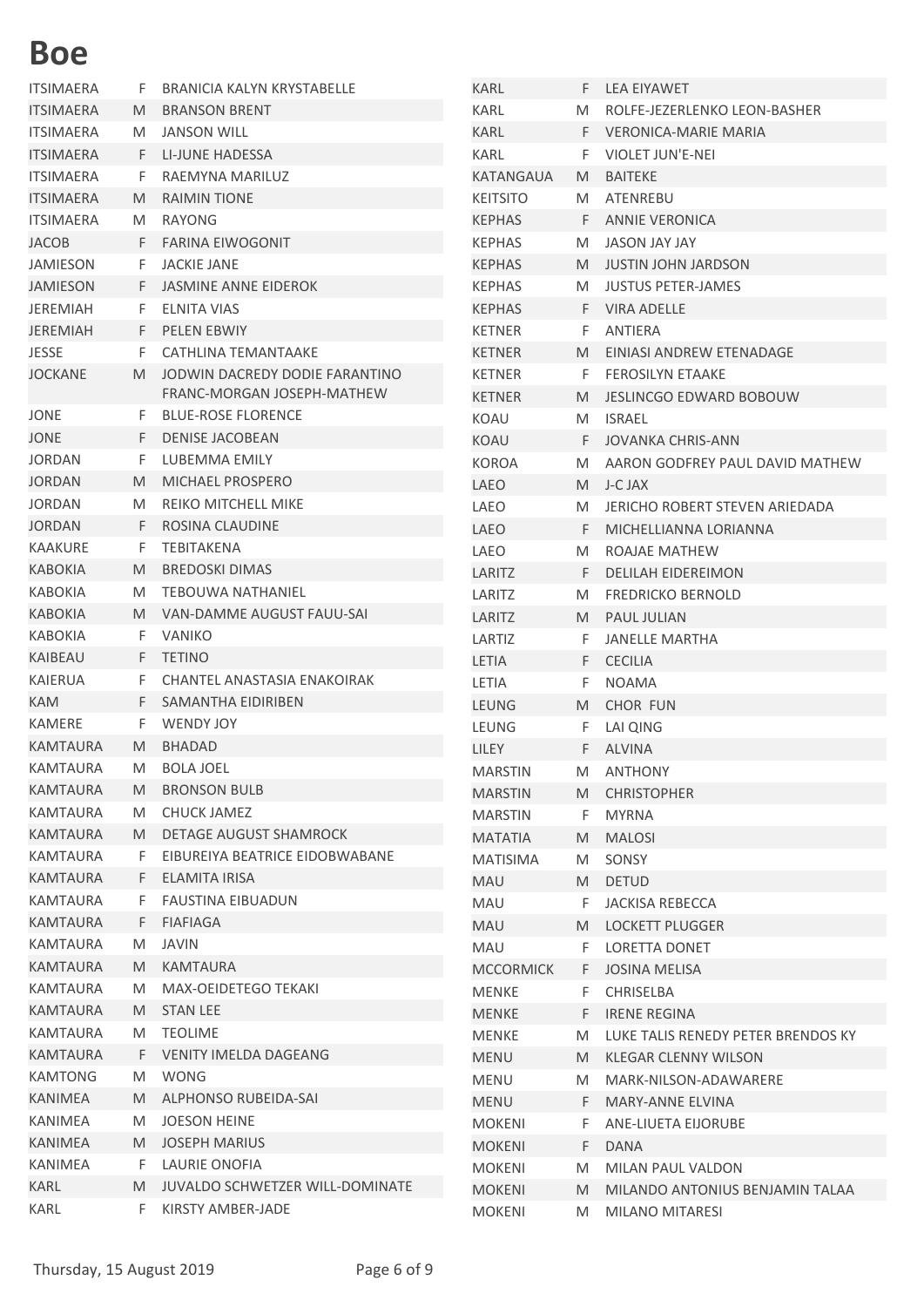| <b>MOKENI</b>   | M. | PAUL                            | RIBAUW                      | M  | <b>BOB JONES BIONDI</b>        |
|-----------------|----|---------------------------------|-----------------------------|----|--------------------------------|
| <b>MOSES</b>    | M  | DONATELLO DOWEIYA               | RIBAUW                      | F. | BRENDA JUNE NICHOLA            |
| <b>MOULE</b>    | F. | EIDUDOG MONALISA                | RIBAUW                      |    | F MAGGIE                       |
| <b>MURDOCH</b>  | M  | EDWARD TIKATAKE                 | RINA EIDINI<br>RIBAUW<br>F. |    |                                |
| <b>MURDOCH</b>  | F. | <b>LOUISA MEREWENETI</b>        | <b>ROBERTSON</b>            | F. | <b>EMILY DERADU</b>            |
| MURDOCH         | M  | MURDOCH TEMATAKE JAMES          | <b>ROBERTSON</b>            | F. | <b>HELEN MARY</b>              |
| <b>MWAREOW</b>  | M. | RONSTEVE TIMAU                  | <b>ROLAND</b>               | F. | <b>DELITE RAPUNZEL</b>         |
| NAITIRIE        | F. | <b>JOSEPHINE</b>                | <b>ROLAND</b>               | M  | <b>GAIGORII SCOTT MANASSEH</b> |
| NAMADUK         |    | <b>F</b> CHRISTINE LORINDA      | <b>ROLAND</b>               | M  | <b>HANSOME SAMUEL</b>          |
| NAMADUK         | F. | <b>NOLEEN LIVILENE</b>          | ROUSSEAU                    | M  | <b>KENNETH BERNARD</b>         |
| NAMADUK         |    | M SAMVIC                        | ROUSSEAU                    | F. | NICOLE CECELIA                 |
| <b>NARAYAN</b>  | F. | UNIQUE EQUANIYO                 | ROUSSEAU                    | F. | <b>RUBY JUNE</b>               |
| <b>NIUSALA</b>  |    | F EDINUGEOW SARIKA              | SADRACH                     | F. | LI-MARSHA JOYCELYN JOSEPHINE   |
| <b>NOTTE</b>    | M  | <b>GABIR EPHRAIM</b>            | SAMSON                      | M  | CLINT VEIKKO JEFFERSON TEREMA  |
| <b>NOTTE</b>    | F. | KYRA VANITY                     |                             |    | DELANO                         |
| <b>NOTTE</b>    | F. | SUE-LOU LISANDRA                | SAMSON                      |    | F CYBOBO DANIELLE              |
| OBETA           | M. | <b>ROBRICK BILLY</b>            | SAMSON                      | M  | KOJAK JANKOVIC                 |
| <b>OLSSON</b>   | F. | <b>DYLINNE</b>                  | SAMSON                      |    | M MENDELL                      |
| <b>OLSSON</b>   | M. | JOHN RAYONG KAZZ                | SAMSON                      | F. | SABRASTINA GAYLE               |
| <b>OLSSON</b>   | F. | SANDII-HOPE SHEDENIUS DESLINA   | SAREA                       |    | F JOESSA                       |
| <b>OLSSON</b>   | F. | SUNRISE                         | SATTO                       | M  | <b>BRETT KRISTIN</b>           |
| <b>OWEN</b>     | F. | CAROLINE SEGONIO                | <b>SATTO</b>                | F. | EVA INDIRA                     |
| OWEN            |    | F SYLVIA MAY                    | SATTO                       | F. | LIVANNA DE SILVA               |
| OWEN            | M  | <b>WILLIAM STANLEY</b>          | SATTO                       | M. | <b>STEVEN BRADLEY</b>          |
| PENANI          | M  | <b>ISAAC</b>                    | SATTO                       | F. | TAMARA                         |
| PENANI          | M  | KITIONA TOAURU                  | SATTO                       | F  | ZARINA ANNE                    |
| PENINGTON       |    | F RADEKHA ETARARO               | <b>SCOTTY</b>               | M  | <b>BELSON ARODINOE</b>         |
| <b>PORTE</b>    | F. | EDITH LENA                      | <b>SCOTTY</b>               | F. | BERTHA EIKEIDABUG STUSSY       |
| <b>PORTE</b>    | M. | <b>JAMES OIGAGA</b>             | <b>SCOTTY</b>               | M  | <b>BROCKA STEPHNUZ</b>         |
| <b>PORTE</b>    | M  | JEFFREY BIRIGIOW DAVID          | <b>SCOTTY</b>               | M  | <b>BROCKY MAKOA</b>            |
| <b>PORTE</b>    | M  | <b>MARK OINIBOK</b>             | <b>SCOTTY</b>               | F  | DAISY LOVINIA                  |
| <b>PORTE</b>    | M  | NAZARETH ISRAEL OEINIBOK GODUWA | SCOTTY                      |    | F FORMOSA JERANINE             |
| <b>QIOLEVU</b>  |    | F ZANI CRYSTAL                  | <b>SCOTTY</b>               | F. | <b>GRACE XENIA</b>             |
| <b>QUADINA</b>  | M  | AGANIGAN JOHANNES               | <b>SCOTTY</b>               | M  | LEONARD                        |
| <b>QUADINA</b>  | M. | ZACHARIA JOHN ABECT             | <b>SCOTTY</b>               | F  | LIVETTE TITA                   |
| RAIDI           | M  | <b>HEARLIZA ELIJAH</b>          | <b>SCOTTY</b>               | F. | <b>MARAMA ALMIRA</b>           |
| RAIDI           | M. | <b>JOHNNIE WALTER</b>           | <b>SCOTTY</b>               | F  | MARTINA AZARIA DREAM           |
| RAIDI           | F. | JOSEPHINE EMEKENNY              | <b>SCOTTY</b>               | M  | MR-USA MARSON                  |
| RAIDI           | M  | <b>TEAMLISSA</b>                | <b>SCOTTY</b>               | F  | PURITY FANTASIA                |
| RAIDINEN        | F. | ANGELA RICKA                    | <b>SCOTTY</b>               | M  | <b>REGION FROPINO</b>          |
| <b>RAIDINEN</b> | M  | <b>BINNUI DANIEL</b>            | <b>SCOTTY</b>               | M  | ROMEO KANTANA                  |
| RAIDINEN        | F. | JULIE LINDER NATALIA            | <b>SCOTTY</b>               | F. | ROSITA LI LELANG               |
| RAIDINEN        | M  | <b>KRAMER DEBINSON</b>          | <b>SCOTTY</b>               | F. | RUTH CAROLINA                  |
| RAIDINEN        | F. | <b>MY-SHINE DANIKO</b>          | <b>SCOTTY</b>               | F. | <b>VICTORIA</b>                |
| <b>RATABWIY</b> | F. | ALMIRA                          | <b>SCOTTY</b>               | M  | <b>VILLI KOROI NAKA</b>        |
| <b>REDFERN</b>  | F. | <b>TERINGA</b>                  | <b>SCRIVEN</b>              | F. | EILARA SHANNON                 |
| <b>RENZO</b>    | M. | ANVIL PAULUS JOHN-WARE          | SEABOURNE                   | F. | VELSHA                         |
| RENZO           | F. | MAREE-LOIS POIMA                | SEABOURNE                   | F. | <b>VERONICA</b>                |
| REWERU          | F. | KERINA MYONI                    | SELO                        | F  | <b>EMILIE MOANA</b>            |
| <b>REWERU</b>   | M  | RULANDO JAMES PIERRE            | SELO                        | M  | LYRICH INGRAM                  |
| <b>REWERU</b>   | F. | <b>VICKY-ROSE</b>               | <b>SMITH</b>                | M  | <b>FRANK RANDOLPH</b>          |
| <b>RIBAUW</b>   | F. | <b>BESUILA EPIKOKO</b>          | <b>SMITH</b>                | F. | <b>MARION CARRERA</b>          |
|                 |    |                                 |                             |    |                                |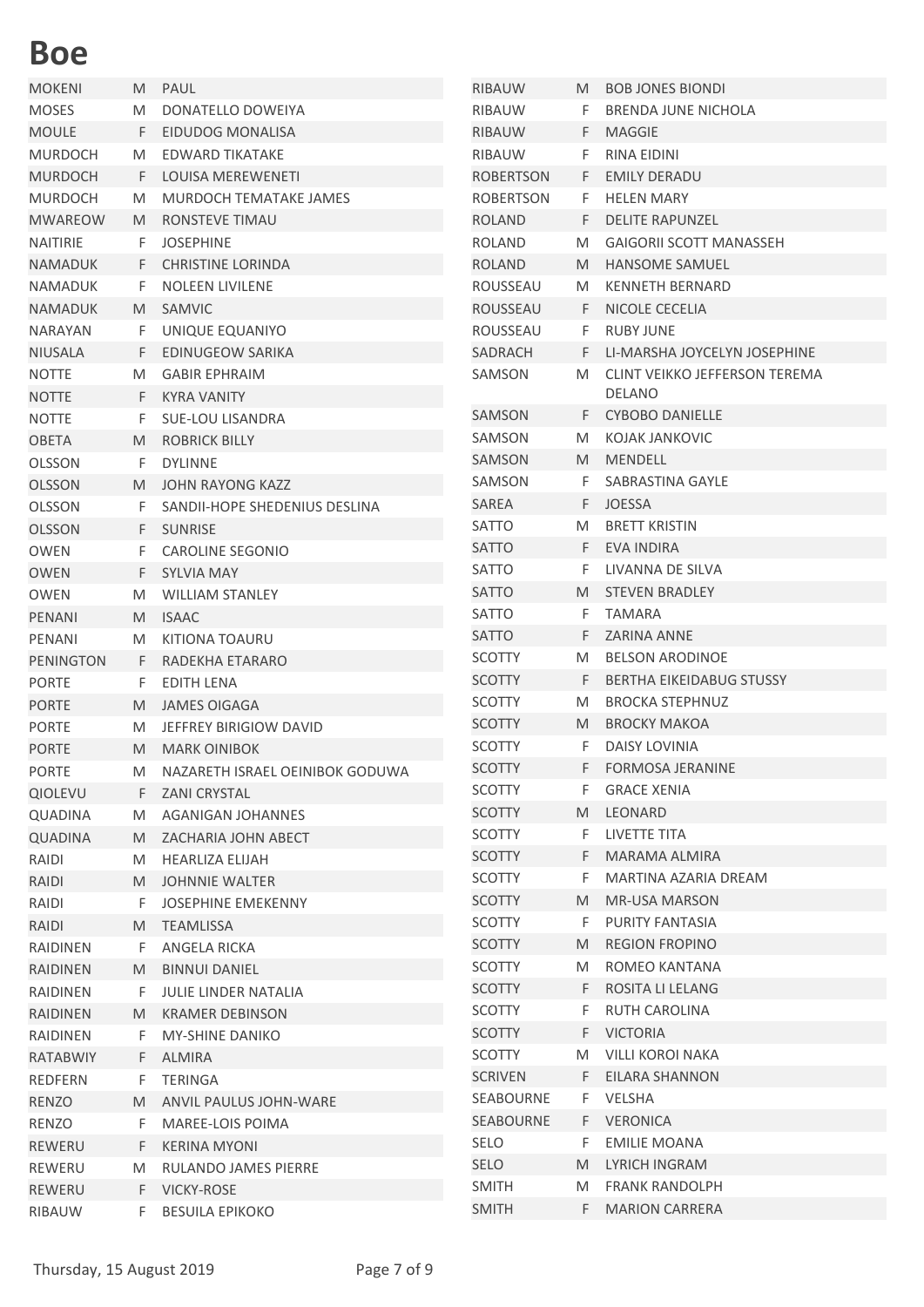| SOLOMON<br><b>CURTIS JESSE</b><br><b>TEABUGE</b><br>M<br>TIMOTHY TABIUA<br>M<br>SOLOMON<br>LISA MARIE EONMEN<br>TEABUGE<br>WILSON WANIKA JESSIE<br>F.<br>M<br>SOLOMON<br><b>MORGAN EL-GRICO</b><br><b>TEBOUWA</b><br>F DORCAS DE-SELIANA<br>M.<br>SOLOMON<br>SHIELA<br><b>KUNI KRISTINE</b><br><b>TEIMITSI</b><br>F.<br>F.<br>SOLOMON<br>F STELLA EIDAGENANG<br>ARLEE-TEMPAS<br>TEMAKI<br>M.<br>SOSEFO<br><b>BEAUTY SHINE</b><br>F.<br>TEMAKI<br>F ARLINA FUSAKO<br>F CALENA<br>F BONNIE AMARIS<br>SPANNER<br>TEMAKI<br>SPANNER<br>DARWINA ANGELIQUE<br><b>TEMAKI</b><br>F.<br>F MIRIAM JENNIFER<br>SPANNER<br><b>MARLVINA FINA</b><br><b>TEMAKI</b><br><b>SALOME ELVIESTHER</b><br>F.<br>F.<br><b>F</b> SYLVIA DOREEN<br>SPANNER<br>RICHMOND LEON<br>TEMAKI<br>M.<br>F EVANGELINA<br>F TINARINA<br>STANBURY<br>TEMAKI<br><b>STAR</b><br><b>ALEXAI ZEUS</b><br>TETAA<br>TAMOA<br>M<br>M<br>M ALKAZAM RANDERSON<br>KAIBEAU<br><b>STAR</b><br><b>TETABO</b><br>M<br>KABEAU<br><b>DEDONGO NASH ARMSTRONG</b><br><b>STAR</b><br>M<br><b>TEUBLER</b><br>F MARY<br><b>STAR</b><br>DUNSTIN FREDERICK BOYERICK<br>M.<br><b>TEUBLER</b><br><b>F</b> NICOLLE GERMAINE<br><b>STAR</b><br><b>IVERSON KYLE</b><br>M<br>TYSON VOLKER ROLFE CHRILINTON<br>TEUBLER<br>M<br>JAYON ZACHARY RODMAN<br><b>STAR</b><br>M.<br><b>THOMA</b><br>F ALUTH TRIXI<br><b>STAR</b><br>LOUISE DE MARILLAC<br>F.<br>F GINA TRYPHINA<br>THOMA<br>MICK-TIGER<br><b>STAR</b><br>M<br>F JOELINA<br>THOMA<br><b>STARR</b><br><b>BRYAN TETANKO</b><br>M<br><b>THOMA</b><br>PATRICIA MEDINA<br>F.<br><b>STARR</b><br>F EIDENAGI ANN MARIE<br>THOMA<br>RODIN JENNA<br>M<br><b>STARR</b><br>F FELISHA MARITA-MAY<br><b>TIAON</b><br>M KAAIRO ZEUZ<br><b>MERINA</b><br><b>STARR</b><br>F.<br>F LOVELYN<br><b>TOGAMALO</b><br><b>STEPHEN</b><br><b>EDEN DAIMON</b><br>M.<br><b>TOGAMALO</b><br>MANOA<br>M<br><b>STEPHEN</b><br><b>ZELDA NERISSA</b><br>F.<br>F GABELIN MONARIEL<br>TOGORAN<br><b>SUPSUPIN</b><br><b>MHARMATTHEW STEFAN</b><br>M.<br><b>JEROMY TOGAIYO</b><br>TOGORAN<br>M<br>F ELSPETH<br>TAGAMOUN<br>F KELLY<br><b>TOGORAN</b><br><b>TAMAKIN</b><br>MOANA NEI TRAIPUN EIDANRIO<br>F.<br>F JOY INDIRA<br><b>TOKAIBURE</b><br><b>TANAERA</b><br>F BEREKA<br><b>TOKATAAKE</b><br>F AGNES<br><b>TANAERA</b><br><b>HEARTSON</b><br>M<br>TOKATAAKE<br>M ALFRED UAMOA<br>TANAERA<br>M TANAERA LINO<br><b>TOKATAAKE</b><br>F ANDRUSHKA CAROLYN<br>TANIERA<br>TEKANEBU<br>F.<br><b>TOKATAAKE</b><br>JENNIFER<br>F.<br><b>TANNANG</b><br><b>TSIROI JOSEPH</b><br>M.<br><b>TOKATAAKE</b><br><b>JOHN</b><br>M<br><b>TARRANT</b><br>PETER EMMETT<br>M<br><b>MERE</b><br><b>TOKATAAKE</b><br>F.<br><b>TARRANT</b><br><b>RICHARD ERROL</b><br>M<br><b>TSIODE</b><br><b>BRANESSA AGNES</b><br>F.<br><b>TARRANT</b><br>THELMA EIDAEDIT<br>F.<br><b>TSIODE</b><br>F GLINDA<br><b>TATU</b><br>KAJAL EIDAGEIDI<br>F.<br><b>TSIODE</b><br><b>REMICK LAWSON</b><br>M<br><b>TATU</b><br><b>KULI CHRISTON</b><br>M<br><b>TSIODE</b><br><b>REMICKSON LAWSON</b><br>M<br><b>TATU</b><br><b>MAUI</b><br>M<br><b>TSIODE</b><br><b>STANSON NASSON LI-BRO</b><br>M<br><b>MILTON JULIAN</b><br><b>TATU</b><br>M<br><b>TSIODE</b><br><b>STANWICK NASSA</b><br>M<br><b>TATU</b><br>PESETI RANAMWEYEN<br>M.<br><b>TSIODE</b><br>F TESSA LUCY<br><b>TATU</b><br><b>TONGI MATELITA</b><br>F.<br>UERA<br>F.<br><b>BELINA TANESI</b><br><b>TATUM</b><br><b>BRUMMEL ZURIEL</b><br>M.<br><b>UERA</b><br><b>DALEON MANNIX</b><br>M<br>TAOLA<br>F.<br>UERA<br>ELEANE RUBY<br>F.<br><b>TAU</b><br><b>DAGIARO THORNTON</b><br>M<br><b>UERA</b><br>F GAY LI-JAN<br><b>TAU</b><br>ELKODAWN CASEYLYLE<br>M<br>UERA<br><b>JULIET IRISIMA</b><br>F.<br>TAU<br><b>JOHNNY MULLINS</b><br>M<br><b>UERA</b><br>F LIMAY AILSA<br><b>TAU</b><br>PHIL ROBERTS<br>M<br>UERA<br>LINK KENT<br>M<br>TAU<br><b>TEMPLA RACER VINCE</b><br>M.<br><b>UERA</b><br>THEODORE BOSCH<br>M<br><b>TEABUGE</b><br><b>KARL HEINRICH GEOFFREY</b><br>F.<br>UERA<br>F VYNKA SHEHERRA<br><b>TEABUGE</b><br><b>MATAIKA BOBBY</b><br>M. | SOLOMON      | M | BELLIARMINE STRYKER DADOGA | TEABUGE |  | <b>F</b> QUEENIE ESTELLE |
|---------------------------------------------------------------------------------------------------------------------------------------------------------------------------------------------------------------------------------------------------------------------------------------------------------------------------------------------------------------------------------------------------------------------------------------------------------------------------------------------------------------------------------------------------------------------------------------------------------------------------------------------------------------------------------------------------------------------------------------------------------------------------------------------------------------------------------------------------------------------------------------------------------------------------------------------------------------------------------------------------------------------------------------------------------------------------------------------------------------------------------------------------------------------------------------------------------------------------------------------------------------------------------------------------------------------------------------------------------------------------------------------------------------------------------------------------------------------------------------------------------------------------------------------------------------------------------------------------------------------------------------------------------------------------------------------------------------------------------------------------------------------------------------------------------------------------------------------------------------------------------------------------------------------------------------------------------------------------------------------------------------------------------------------------------------------------------------------------------------------------------------------------------------------------------------------------------------------------------------------------------------------------------------------------------------------------------------------------------------------------------------------------------------------------------------------------------------------------------------------------------------------------------------------------------------------------------------------------------------------------------------------------------------------------------------------------------------------------------------------------------------------------------------------------------------------------------------------------------------------------------------------------------------------------------------------------------------------------------------------------------------------------------------------------------------------------------------------------------------------------------------------------------------------------------------------------------------------------------------------------------------------------------------------------------------------------------------------------------------------------------------------------------------------------------------------------------------------------------------------------------------------------------------------------------------------------------------------------------------------------------------------------------------------------------------------------------------------------------------------------------------------------------------------------------------------------------------------------------------------------------------------------------------------------------------------------------------------------------------------------------------------------------|--------------|---|----------------------------|---------|--|--------------------------|
|                                                                                                                                                                                                                                                                                                                                                                                                                                                                                                                                                                                                                                                                                                                                                                                                                                                                                                                                                                                                                                                                                                                                                                                                                                                                                                                                                                                                                                                                                                                                                                                                                                                                                                                                                                                                                                                                                                                                                                                                                                                                                                                                                                                                                                                                                                                                                                                                                                                                                                                                                                                                                                                                                                                                                                                                                                                                                                                                                                                                                                                                                                                                                                                                                                                                                                                                                                                                                                                                                                                                                                                                                                                                                                                                                                                                                                                                                                                                                                                                                                 |              |   |                            |         |  |                          |
|                                                                                                                                                                                                                                                                                                                                                                                                                                                                                                                                                                                                                                                                                                                                                                                                                                                                                                                                                                                                                                                                                                                                                                                                                                                                                                                                                                                                                                                                                                                                                                                                                                                                                                                                                                                                                                                                                                                                                                                                                                                                                                                                                                                                                                                                                                                                                                                                                                                                                                                                                                                                                                                                                                                                                                                                                                                                                                                                                                                                                                                                                                                                                                                                                                                                                                                                                                                                                                                                                                                                                                                                                                                                                                                                                                                                                                                                                                                                                                                                                                 |              |   |                            |         |  |                          |
|                                                                                                                                                                                                                                                                                                                                                                                                                                                                                                                                                                                                                                                                                                                                                                                                                                                                                                                                                                                                                                                                                                                                                                                                                                                                                                                                                                                                                                                                                                                                                                                                                                                                                                                                                                                                                                                                                                                                                                                                                                                                                                                                                                                                                                                                                                                                                                                                                                                                                                                                                                                                                                                                                                                                                                                                                                                                                                                                                                                                                                                                                                                                                                                                                                                                                                                                                                                                                                                                                                                                                                                                                                                                                                                                                                                                                                                                                                                                                                                                                                 |              |   |                            |         |  |                          |
|                                                                                                                                                                                                                                                                                                                                                                                                                                                                                                                                                                                                                                                                                                                                                                                                                                                                                                                                                                                                                                                                                                                                                                                                                                                                                                                                                                                                                                                                                                                                                                                                                                                                                                                                                                                                                                                                                                                                                                                                                                                                                                                                                                                                                                                                                                                                                                                                                                                                                                                                                                                                                                                                                                                                                                                                                                                                                                                                                                                                                                                                                                                                                                                                                                                                                                                                                                                                                                                                                                                                                                                                                                                                                                                                                                                                                                                                                                                                                                                                                                 |              |   |                            |         |  |                          |
|                                                                                                                                                                                                                                                                                                                                                                                                                                                                                                                                                                                                                                                                                                                                                                                                                                                                                                                                                                                                                                                                                                                                                                                                                                                                                                                                                                                                                                                                                                                                                                                                                                                                                                                                                                                                                                                                                                                                                                                                                                                                                                                                                                                                                                                                                                                                                                                                                                                                                                                                                                                                                                                                                                                                                                                                                                                                                                                                                                                                                                                                                                                                                                                                                                                                                                                                                                                                                                                                                                                                                                                                                                                                                                                                                                                                                                                                                                                                                                                                                                 |              |   |                            |         |  |                          |
|                                                                                                                                                                                                                                                                                                                                                                                                                                                                                                                                                                                                                                                                                                                                                                                                                                                                                                                                                                                                                                                                                                                                                                                                                                                                                                                                                                                                                                                                                                                                                                                                                                                                                                                                                                                                                                                                                                                                                                                                                                                                                                                                                                                                                                                                                                                                                                                                                                                                                                                                                                                                                                                                                                                                                                                                                                                                                                                                                                                                                                                                                                                                                                                                                                                                                                                                                                                                                                                                                                                                                                                                                                                                                                                                                                                                                                                                                                                                                                                                                                 |              |   |                            |         |  |                          |
|                                                                                                                                                                                                                                                                                                                                                                                                                                                                                                                                                                                                                                                                                                                                                                                                                                                                                                                                                                                                                                                                                                                                                                                                                                                                                                                                                                                                                                                                                                                                                                                                                                                                                                                                                                                                                                                                                                                                                                                                                                                                                                                                                                                                                                                                                                                                                                                                                                                                                                                                                                                                                                                                                                                                                                                                                                                                                                                                                                                                                                                                                                                                                                                                                                                                                                                                                                                                                                                                                                                                                                                                                                                                                                                                                                                                                                                                                                                                                                                                                                 |              |   |                            |         |  |                          |
|                                                                                                                                                                                                                                                                                                                                                                                                                                                                                                                                                                                                                                                                                                                                                                                                                                                                                                                                                                                                                                                                                                                                                                                                                                                                                                                                                                                                                                                                                                                                                                                                                                                                                                                                                                                                                                                                                                                                                                                                                                                                                                                                                                                                                                                                                                                                                                                                                                                                                                                                                                                                                                                                                                                                                                                                                                                                                                                                                                                                                                                                                                                                                                                                                                                                                                                                                                                                                                                                                                                                                                                                                                                                                                                                                                                                                                                                                                                                                                                                                                 |              |   |                            |         |  |                          |
|                                                                                                                                                                                                                                                                                                                                                                                                                                                                                                                                                                                                                                                                                                                                                                                                                                                                                                                                                                                                                                                                                                                                                                                                                                                                                                                                                                                                                                                                                                                                                                                                                                                                                                                                                                                                                                                                                                                                                                                                                                                                                                                                                                                                                                                                                                                                                                                                                                                                                                                                                                                                                                                                                                                                                                                                                                                                                                                                                                                                                                                                                                                                                                                                                                                                                                                                                                                                                                                                                                                                                                                                                                                                                                                                                                                                                                                                                                                                                                                                                                 |              |   |                            |         |  |                          |
|                                                                                                                                                                                                                                                                                                                                                                                                                                                                                                                                                                                                                                                                                                                                                                                                                                                                                                                                                                                                                                                                                                                                                                                                                                                                                                                                                                                                                                                                                                                                                                                                                                                                                                                                                                                                                                                                                                                                                                                                                                                                                                                                                                                                                                                                                                                                                                                                                                                                                                                                                                                                                                                                                                                                                                                                                                                                                                                                                                                                                                                                                                                                                                                                                                                                                                                                                                                                                                                                                                                                                                                                                                                                                                                                                                                                                                                                                                                                                                                                                                 |              |   |                            |         |  |                          |
|                                                                                                                                                                                                                                                                                                                                                                                                                                                                                                                                                                                                                                                                                                                                                                                                                                                                                                                                                                                                                                                                                                                                                                                                                                                                                                                                                                                                                                                                                                                                                                                                                                                                                                                                                                                                                                                                                                                                                                                                                                                                                                                                                                                                                                                                                                                                                                                                                                                                                                                                                                                                                                                                                                                                                                                                                                                                                                                                                                                                                                                                                                                                                                                                                                                                                                                                                                                                                                                                                                                                                                                                                                                                                                                                                                                                                                                                                                                                                                                                                                 |              |   |                            |         |  |                          |
|                                                                                                                                                                                                                                                                                                                                                                                                                                                                                                                                                                                                                                                                                                                                                                                                                                                                                                                                                                                                                                                                                                                                                                                                                                                                                                                                                                                                                                                                                                                                                                                                                                                                                                                                                                                                                                                                                                                                                                                                                                                                                                                                                                                                                                                                                                                                                                                                                                                                                                                                                                                                                                                                                                                                                                                                                                                                                                                                                                                                                                                                                                                                                                                                                                                                                                                                                                                                                                                                                                                                                                                                                                                                                                                                                                                                                                                                                                                                                                                                                                 |              |   |                            |         |  |                          |
|                                                                                                                                                                                                                                                                                                                                                                                                                                                                                                                                                                                                                                                                                                                                                                                                                                                                                                                                                                                                                                                                                                                                                                                                                                                                                                                                                                                                                                                                                                                                                                                                                                                                                                                                                                                                                                                                                                                                                                                                                                                                                                                                                                                                                                                                                                                                                                                                                                                                                                                                                                                                                                                                                                                                                                                                                                                                                                                                                                                                                                                                                                                                                                                                                                                                                                                                                                                                                                                                                                                                                                                                                                                                                                                                                                                                                                                                                                                                                                                                                                 |              |   |                            |         |  |                          |
|                                                                                                                                                                                                                                                                                                                                                                                                                                                                                                                                                                                                                                                                                                                                                                                                                                                                                                                                                                                                                                                                                                                                                                                                                                                                                                                                                                                                                                                                                                                                                                                                                                                                                                                                                                                                                                                                                                                                                                                                                                                                                                                                                                                                                                                                                                                                                                                                                                                                                                                                                                                                                                                                                                                                                                                                                                                                                                                                                                                                                                                                                                                                                                                                                                                                                                                                                                                                                                                                                                                                                                                                                                                                                                                                                                                                                                                                                                                                                                                                                                 |              |   |                            |         |  |                          |
|                                                                                                                                                                                                                                                                                                                                                                                                                                                                                                                                                                                                                                                                                                                                                                                                                                                                                                                                                                                                                                                                                                                                                                                                                                                                                                                                                                                                                                                                                                                                                                                                                                                                                                                                                                                                                                                                                                                                                                                                                                                                                                                                                                                                                                                                                                                                                                                                                                                                                                                                                                                                                                                                                                                                                                                                                                                                                                                                                                                                                                                                                                                                                                                                                                                                                                                                                                                                                                                                                                                                                                                                                                                                                                                                                                                                                                                                                                                                                                                                                                 |              |   |                            |         |  |                          |
|                                                                                                                                                                                                                                                                                                                                                                                                                                                                                                                                                                                                                                                                                                                                                                                                                                                                                                                                                                                                                                                                                                                                                                                                                                                                                                                                                                                                                                                                                                                                                                                                                                                                                                                                                                                                                                                                                                                                                                                                                                                                                                                                                                                                                                                                                                                                                                                                                                                                                                                                                                                                                                                                                                                                                                                                                                                                                                                                                                                                                                                                                                                                                                                                                                                                                                                                                                                                                                                                                                                                                                                                                                                                                                                                                                                                                                                                                                                                                                                                                                 |              |   |                            |         |  |                          |
|                                                                                                                                                                                                                                                                                                                                                                                                                                                                                                                                                                                                                                                                                                                                                                                                                                                                                                                                                                                                                                                                                                                                                                                                                                                                                                                                                                                                                                                                                                                                                                                                                                                                                                                                                                                                                                                                                                                                                                                                                                                                                                                                                                                                                                                                                                                                                                                                                                                                                                                                                                                                                                                                                                                                                                                                                                                                                                                                                                                                                                                                                                                                                                                                                                                                                                                                                                                                                                                                                                                                                                                                                                                                                                                                                                                                                                                                                                                                                                                                                                 |              |   |                            |         |  |                          |
|                                                                                                                                                                                                                                                                                                                                                                                                                                                                                                                                                                                                                                                                                                                                                                                                                                                                                                                                                                                                                                                                                                                                                                                                                                                                                                                                                                                                                                                                                                                                                                                                                                                                                                                                                                                                                                                                                                                                                                                                                                                                                                                                                                                                                                                                                                                                                                                                                                                                                                                                                                                                                                                                                                                                                                                                                                                                                                                                                                                                                                                                                                                                                                                                                                                                                                                                                                                                                                                                                                                                                                                                                                                                                                                                                                                                                                                                                                                                                                                                                                 |              |   |                            |         |  |                          |
|                                                                                                                                                                                                                                                                                                                                                                                                                                                                                                                                                                                                                                                                                                                                                                                                                                                                                                                                                                                                                                                                                                                                                                                                                                                                                                                                                                                                                                                                                                                                                                                                                                                                                                                                                                                                                                                                                                                                                                                                                                                                                                                                                                                                                                                                                                                                                                                                                                                                                                                                                                                                                                                                                                                                                                                                                                                                                                                                                                                                                                                                                                                                                                                                                                                                                                                                                                                                                                                                                                                                                                                                                                                                                                                                                                                                                                                                                                                                                                                                                                 |              |   |                            |         |  |                          |
|                                                                                                                                                                                                                                                                                                                                                                                                                                                                                                                                                                                                                                                                                                                                                                                                                                                                                                                                                                                                                                                                                                                                                                                                                                                                                                                                                                                                                                                                                                                                                                                                                                                                                                                                                                                                                                                                                                                                                                                                                                                                                                                                                                                                                                                                                                                                                                                                                                                                                                                                                                                                                                                                                                                                                                                                                                                                                                                                                                                                                                                                                                                                                                                                                                                                                                                                                                                                                                                                                                                                                                                                                                                                                                                                                                                                                                                                                                                                                                                                                                 |              |   |                            |         |  |                          |
|                                                                                                                                                                                                                                                                                                                                                                                                                                                                                                                                                                                                                                                                                                                                                                                                                                                                                                                                                                                                                                                                                                                                                                                                                                                                                                                                                                                                                                                                                                                                                                                                                                                                                                                                                                                                                                                                                                                                                                                                                                                                                                                                                                                                                                                                                                                                                                                                                                                                                                                                                                                                                                                                                                                                                                                                                                                                                                                                                                                                                                                                                                                                                                                                                                                                                                                                                                                                                                                                                                                                                                                                                                                                                                                                                                                                                                                                                                                                                                                                                                 |              |   |                            |         |  |                          |
|                                                                                                                                                                                                                                                                                                                                                                                                                                                                                                                                                                                                                                                                                                                                                                                                                                                                                                                                                                                                                                                                                                                                                                                                                                                                                                                                                                                                                                                                                                                                                                                                                                                                                                                                                                                                                                                                                                                                                                                                                                                                                                                                                                                                                                                                                                                                                                                                                                                                                                                                                                                                                                                                                                                                                                                                                                                                                                                                                                                                                                                                                                                                                                                                                                                                                                                                                                                                                                                                                                                                                                                                                                                                                                                                                                                                                                                                                                                                                                                                                                 |              |   |                            |         |  |                          |
|                                                                                                                                                                                                                                                                                                                                                                                                                                                                                                                                                                                                                                                                                                                                                                                                                                                                                                                                                                                                                                                                                                                                                                                                                                                                                                                                                                                                                                                                                                                                                                                                                                                                                                                                                                                                                                                                                                                                                                                                                                                                                                                                                                                                                                                                                                                                                                                                                                                                                                                                                                                                                                                                                                                                                                                                                                                                                                                                                                                                                                                                                                                                                                                                                                                                                                                                                                                                                                                                                                                                                                                                                                                                                                                                                                                                                                                                                                                                                                                                                                 |              |   |                            |         |  |                          |
|                                                                                                                                                                                                                                                                                                                                                                                                                                                                                                                                                                                                                                                                                                                                                                                                                                                                                                                                                                                                                                                                                                                                                                                                                                                                                                                                                                                                                                                                                                                                                                                                                                                                                                                                                                                                                                                                                                                                                                                                                                                                                                                                                                                                                                                                                                                                                                                                                                                                                                                                                                                                                                                                                                                                                                                                                                                                                                                                                                                                                                                                                                                                                                                                                                                                                                                                                                                                                                                                                                                                                                                                                                                                                                                                                                                                                                                                                                                                                                                                                                 |              |   |                            |         |  |                          |
|                                                                                                                                                                                                                                                                                                                                                                                                                                                                                                                                                                                                                                                                                                                                                                                                                                                                                                                                                                                                                                                                                                                                                                                                                                                                                                                                                                                                                                                                                                                                                                                                                                                                                                                                                                                                                                                                                                                                                                                                                                                                                                                                                                                                                                                                                                                                                                                                                                                                                                                                                                                                                                                                                                                                                                                                                                                                                                                                                                                                                                                                                                                                                                                                                                                                                                                                                                                                                                                                                                                                                                                                                                                                                                                                                                                                                                                                                                                                                                                                                                 |              |   |                            |         |  |                          |
|                                                                                                                                                                                                                                                                                                                                                                                                                                                                                                                                                                                                                                                                                                                                                                                                                                                                                                                                                                                                                                                                                                                                                                                                                                                                                                                                                                                                                                                                                                                                                                                                                                                                                                                                                                                                                                                                                                                                                                                                                                                                                                                                                                                                                                                                                                                                                                                                                                                                                                                                                                                                                                                                                                                                                                                                                                                                                                                                                                                                                                                                                                                                                                                                                                                                                                                                                                                                                                                                                                                                                                                                                                                                                                                                                                                                                                                                                                                                                                                                                                 |              |   |                            |         |  |                          |
|                                                                                                                                                                                                                                                                                                                                                                                                                                                                                                                                                                                                                                                                                                                                                                                                                                                                                                                                                                                                                                                                                                                                                                                                                                                                                                                                                                                                                                                                                                                                                                                                                                                                                                                                                                                                                                                                                                                                                                                                                                                                                                                                                                                                                                                                                                                                                                                                                                                                                                                                                                                                                                                                                                                                                                                                                                                                                                                                                                                                                                                                                                                                                                                                                                                                                                                                                                                                                                                                                                                                                                                                                                                                                                                                                                                                                                                                                                                                                                                                                                 |              |   |                            |         |  |                          |
|                                                                                                                                                                                                                                                                                                                                                                                                                                                                                                                                                                                                                                                                                                                                                                                                                                                                                                                                                                                                                                                                                                                                                                                                                                                                                                                                                                                                                                                                                                                                                                                                                                                                                                                                                                                                                                                                                                                                                                                                                                                                                                                                                                                                                                                                                                                                                                                                                                                                                                                                                                                                                                                                                                                                                                                                                                                                                                                                                                                                                                                                                                                                                                                                                                                                                                                                                                                                                                                                                                                                                                                                                                                                                                                                                                                                                                                                                                                                                                                                                                 |              |   |                            |         |  |                          |
|                                                                                                                                                                                                                                                                                                                                                                                                                                                                                                                                                                                                                                                                                                                                                                                                                                                                                                                                                                                                                                                                                                                                                                                                                                                                                                                                                                                                                                                                                                                                                                                                                                                                                                                                                                                                                                                                                                                                                                                                                                                                                                                                                                                                                                                                                                                                                                                                                                                                                                                                                                                                                                                                                                                                                                                                                                                                                                                                                                                                                                                                                                                                                                                                                                                                                                                                                                                                                                                                                                                                                                                                                                                                                                                                                                                                                                                                                                                                                                                                                                 |              |   |                            |         |  |                          |
|                                                                                                                                                                                                                                                                                                                                                                                                                                                                                                                                                                                                                                                                                                                                                                                                                                                                                                                                                                                                                                                                                                                                                                                                                                                                                                                                                                                                                                                                                                                                                                                                                                                                                                                                                                                                                                                                                                                                                                                                                                                                                                                                                                                                                                                                                                                                                                                                                                                                                                                                                                                                                                                                                                                                                                                                                                                                                                                                                                                                                                                                                                                                                                                                                                                                                                                                                                                                                                                                                                                                                                                                                                                                                                                                                                                                                                                                                                                                                                                                                                 |              |   |                            |         |  |                          |
|                                                                                                                                                                                                                                                                                                                                                                                                                                                                                                                                                                                                                                                                                                                                                                                                                                                                                                                                                                                                                                                                                                                                                                                                                                                                                                                                                                                                                                                                                                                                                                                                                                                                                                                                                                                                                                                                                                                                                                                                                                                                                                                                                                                                                                                                                                                                                                                                                                                                                                                                                                                                                                                                                                                                                                                                                                                                                                                                                                                                                                                                                                                                                                                                                                                                                                                                                                                                                                                                                                                                                                                                                                                                                                                                                                                                                                                                                                                                                                                                                                 |              |   |                            |         |  |                          |
|                                                                                                                                                                                                                                                                                                                                                                                                                                                                                                                                                                                                                                                                                                                                                                                                                                                                                                                                                                                                                                                                                                                                                                                                                                                                                                                                                                                                                                                                                                                                                                                                                                                                                                                                                                                                                                                                                                                                                                                                                                                                                                                                                                                                                                                                                                                                                                                                                                                                                                                                                                                                                                                                                                                                                                                                                                                                                                                                                                                                                                                                                                                                                                                                                                                                                                                                                                                                                                                                                                                                                                                                                                                                                                                                                                                                                                                                                                                                                                                                                                 |              |   |                            |         |  |                          |
|                                                                                                                                                                                                                                                                                                                                                                                                                                                                                                                                                                                                                                                                                                                                                                                                                                                                                                                                                                                                                                                                                                                                                                                                                                                                                                                                                                                                                                                                                                                                                                                                                                                                                                                                                                                                                                                                                                                                                                                                                                                                                                                                                                                                                                                                                                                                                                                                                                                                                                                                                                                                                                                                                                                                                                                                                                                                                                                                                                                                                                                                                                                                                                                                                                                                                                                                                                                                                                                                                                                                                                                                                                                                                                                                                                                                                                                                                                                                                                                                                                 |              |   |                            |         |  |                          |
|                                                                                                                                                                                                                                                                                                                                                                                                                                                                                                                                                                                                                                                                                                                                                                                                                                                                                                                                                                                                                                                                                                                                                                                                                                                                                                                                                                                                                                                                                                                                                                                                                                                                                                                                                                                                                                                                                                                                                                                                                                                                                                                                                                                                                                                                                                                                                                                                                                                                                                                                                                                                                                                                                                                                                                                                                                                                                                                                                                                                                                                                                                                                                                                                                                                                                                                                                                                                                                                                                                                                                                                                                                                                                                                                                                                                                                                                                                                                                                                                                                 |              |   |                            |         |  |                          |
|                                                                                                                                                                                                                                                                                                                                                                                                                                                                                                                                                                                                                                                                                                                                                                                                                                                                                                                                                                                                                                                                                                                                                                                                                                                                                                                                                                                                                                                                                                                                                                                                                                                                                                                                                                                                                                                                                                                                                                                                                                                                                                                                                                                                                                                                                                                                                                                                                                                                                                                                                                                                                                                                                                                                                                                                                                                                                                                                                                                                                                                                                                                                                                                                                                                                                                                                                                                                                                                                                                                                                                                                                                                                                                                                                                                                                                                                                                                                                                                                                                 |              |   |                            |         |  |                          |
|                                                                                                                                                                                                                                                                                                                                                                                                                                                                                                                                                                                                                                                                                                                                                                                                                                                                                                                                                                                                                                                                                                                                                                                                                                                                                                                                                                                                                                                                                                                                                                                                                                                                                                                                                                                                                                                                                                                                                                                                                                                                                                                                                                                                                                                                                                                                                                                                                                                                                                                                                                                                                                                                                                                                                                                                                                                                                                                                                                                                                                                                                                                                                                                                                                                                                                                                                                                                                                                                                                                                                                                                                                                                                                                                                                                                                                                                                                                                                                                                                                 |              |   |                            |         |  |                          |
|                                                                                                                                                                                                                                                                                                                                                                                                                                                                                                                                                                                                                                                                                                                                                                                                                                                                                                                                                                                                                                                                                                                                                                                                                                                                                                                                                                                                                                                                                                                                                                                                                                                                                                                                                                                                                                                                                                                                                                                                                                                                                                                                                                                                                                                                                                                                                                                                                                                                                                                                                                                                                                                                                                                                                                                                                                                                                                                                                                                                                                                                                                                                                                                                                                                                                                                                                                                                                                                                                                                                                                                                                                                                                                                                                                                                                                                                                                                                                                                                                                 |              |   |                            |         |  |                          |
|                                                                                                                                                                                                                                                                                                                                                                                                                                                                                                                                                                                                                                                                                                                                                                                                                                                                                                                                                                                                                                                                                                                                                                                                                                                                                                                                                                                                                                                                                                                                                                                                                                                                                                                                                                                                                                                                                                                                                                                                                                                                                                                                                                                                                                                                                                                                                                                                                                                                                                                                                                                                                                                                                                                                                                                                                                                                                                                                                                                                                                                                                                                                                                                                                                                                                                                                                                                                                                                                                                                                                                                                                                                                                                                                                                                                                                                                                                                                                                                                                                 |              |   |                            |         |  |                          |
|                                                                                                                                                                                                                                                                                                                                                                                                                                                                                                                                                                                                                                                                                                                                                                                                                                                                                                                                                                                                                                                                                                                                                                                                                                                                                                                                                                                                                                                                                                                                                                                                                                                                                                                                                                                                                                                                                                                                                                                                                                                                                                                                                                                                                                                                                                                                                                                                                                                                                                                                                                                                                                                                                                                                                                                                                                                                                                                                                                                                                                                                                                                                                                                                                                                                                                                                                                                                                                                                                                                                                                                                                                                                                                                                                                                                                                                                                                                                                                                                                                 |              |   |                            |         |  |                          |
|                                                                                                                                                                                                                                                                                                                                                                                                                                                                                                                                                                                                                                                                                                                                                                                                                                                                                                                                                                                                                                                                                                                                                                                                                                                                                                                                                                                                                                                                                                                                                                                                                                                                                                                                                                                                                                                                                                                                                                                                                                                                                                                                                                                                                                                                                                                                                                                                                                                                                                                                                                                                                                                                                                                                                                                                                                                                                                                                                                                                                                                                                                                                                                                                                                                                                                                                                                                                                                                                                                                                                                                                                                                                                                                                                                                                                                                                                                                                                                                                                                 |              |   |                            |         |  |                          |
|                                                                                                                                                                                                                                                                                                                                                                                                                                                                                                                                                                                                                                                                                                                                                                                                                                                                                                                                                                                                                                                                                                                                                                                                                                                                                                                                                                                                                                                                                                                                                                                                                                                                                                                                                                                                                                                                                                                                                                                                                                                                                                                                                                                                                                                                                                                                                                                                                                                                                                                                                                                                                                                                                                                                                                                                                                                                                                                                                                                                                                                                                                                                                                                                                                                                                                                                                                                                                                                                                                                                                                                                                                                                                                                                                                                                                                                                                                                                                                                                                                 |              |   |                            |         |  |                          |
|                                                                                                                                                                                                                                                                                                                                                                                                                                                                                                                                                                                                                                                                                                                                                                                                                                                                                                                                                                                                                                                                                                                                                                                                                                                                                                                                                                                                                                                                                                                                                                                                                                                                                                                                                                                                                                                                                                                                                                                                                                                                                                                                                                                                                                                                                                                                                                                                                                                                                                                                                                                                                                                                                                                                                                                                                                                                                                                                                                                                                                                                                                                                                                                                                                                                                                                                                                                                                                                                                                                                                                                                                                                                                                                                                                                                                                                                                                                                                                                                                                 |              |   |                            |         |  |                          |
|                                                                                                                                                                                                                                                                                                                                                                                                                                                                                                                                                                                                                                                                                                                                                                                                                                                                                                                                                                                                                                                                                                                                                                                                                                                                                                                                                                                                                                                                                                                                                                                                                                                                                                                                                                                                                                                                                                                                                                                                                                                                                                                                                                                                                                                                                                                                                                                                                                                                                                                                                                                                                                                                                                                                                                                                                                                                                                                                                                                                                                                                                                                                                                                                                                                                                                                                                                                                                                                                                                                                                                                                                                                                                                                                                                                                                                                                                                                                                                                                                                 |              |   |                            |         |  |                          |
|                                                                                                                                                                                                                                                                                                                                                                                                                                                                                                                                                                                                                                                                                                                                                                                                                                                                                                                                                                                                                                                                                                                                                                                                                                                                                                                                                                                                                                                                                                                                                                                                                                                                                                                                                                                                                                                                                                                                                                                                                                                                                                                                                                                                                                                                                                                                                                                                                                                                                                                                                                                                                                                                                                                                                                                                                                                                                                                                                                                                                                                                                                                                                                                                                                                                                                                                                                                                                                                                                                                                                                                                                                                                                                                                                                                                                                                                                                                                                                                                                                 | <b>TATUM</b> |   |                            |         |  |                          |
|                                                                                                                                                                                                                                                                                                                                                                                                                                                                                                                                                                                                                                                                                                                                                                                                                                                                                                                                                                                                                                                                                                                                                                                                                                                                                                                                                                                                                                                                                                                                                                                                                                                                                                                                                                                                                                                                                                                                                                                                                                                                                                                                                                                                                                                                                                                                                                                                                                                                                                                                                                                                                                                                                                                                                                                                                                                                                                                                                                                                                                                                                                                                                                                                                                                                                                                                                                                                                                                                                                                                                                                                                                                                                                                                                                                                                                                                                                                                                                                                                                 |              |   |                            |         |  |                          |
|                                                                                                                                                                                                                                                                                                                                                                                                                                                                                                                                                                                                                                                                                                                                                                                                                                                                                                                                                                                                                                                                                                                                                                                                                                                                                                                                                                                                                                                                                                                                                                                                                                                                                                                                                                                                                                                                                                                                                                                                                                                                                                                                                                                                                                                                                                                                                                                                                                                                                                                                                                                                                                                                                                                                                                                                                                                                                                                                                                                                                                                                                                                                                                                                                                                                                                                                                                                                                                                                                                                                                                                                                                                                                                                                                                                                                                                                                                                                                                                                                                 |              |   |                            |         |  |                          |
|                                                                                                                                                                                                                                                                                                                                                                                                                                                                                                                                                                                                                                                                                                                                                                                                                                                                                                                                                                                                                                                                                                                                                                                                                                                                                                                                                                                                                                                                                                                                                                                                                                                                                                                                                                                                                                                                                                                                                                                                                                                                                                                                                                                                                                                                                                                                                                                                                                                                                                                                                                                                                                                                                                                                                                                                                                                                                                                                                                                                                                                                                                                                                                                                                                                                                                                                                                                                                                                                                                                                                                                                                                                                                                                                                                                                                                                                                                                                                                                                                                 |              |   |                            |         |  |                          |
|                                                                                                                                                                                                                                                                                                                                                                                                                                                                                                                                                                                                                                                                                                                                                                                                                                                                                                                                                                                                                                                                                                                                                                                                                                                                                                                                                                                                                                                                                                                                                                                                                                                                                                                                                                                                                                                                                                                                                                                                                                                                                                                                                                                                                                                                                                                                                                                                                                                                                                                                                                                                                                                                                                                                                                                                                                                                                                                                                                                                                                                                                                                                                                                                                                                                                                                                                                                                                                                                                                                                                                                                                                                                                                                                                                                                                                                                                                                                                                                                                                 |              |   |                            |         |  |                          |
|                                                                                                                                                                                                                                                                                                                                                                                                                                                                                                                                                                                                                                                                                                                                                                                                                                                                                                                                                                                                                                                                                                                                                                                                                                                                                                                                                                                                                                                                                                                                                                                                                                                                                                                                                                                                                                                                                                                                                                                                                                                                                                                                                                                                                                                                                                                                                                                                                                                                                                                                                                                                                                                                                                                                                                                                                                                                                                                                                                                                                                                                                                                                                                                                                                                                                                                                                                                                                                                                                                                                                                                                                                                                                                                                                                                                                                                                                                                                                                                                                                 |              |   |                            |         |  |                          |
|                                                                                                                                                                                                                                                                                                                                                                                                                                                                                                                                                                                                                                                                                                                                                                                                                                                                                                                                                                                                                                                                                                                                                                                                                                                                                                                                                                                                                                                                                                                                                                                                                                                                                                                                                                                                                                                                                                                                                                                                                                                                                                                                                                                                                                                                                                                                                                                                                                                                                                                                                                                                                                                                                                                                                                                                                                                                                                                                                                                                                                                                                                                                                                                                                                                                                                                                                                                                                                                                                                                                                                                                                                                                                                                                                                                                                                                                                                                                                                                                                                 |              |   |                            |         |  |                          |
|                                                                                                                                                                                                                                                                                                                                                                                                                                                                                                                                                                                                                                                                                                                                                                                                                                                                                                                                                                                                                                                                                                                                                                                                                                                                                                                                                                                                                                                                                                                                                                                                                                                                                                                                                                                                                                                                                                                                                                                                                                                                                                                                                                                                                                                                                                                                                                                                                                                                                                                                                                                                                                                                                                                                                                                                                                                                                                                                                                                                                                                                                                                                                                                                                                                                                                                                                                                                                                                                                                                                                                                                                                                                                                                                                                                                                                                                                                                                                                                                                                 |              |   |                            |         |  |                          |